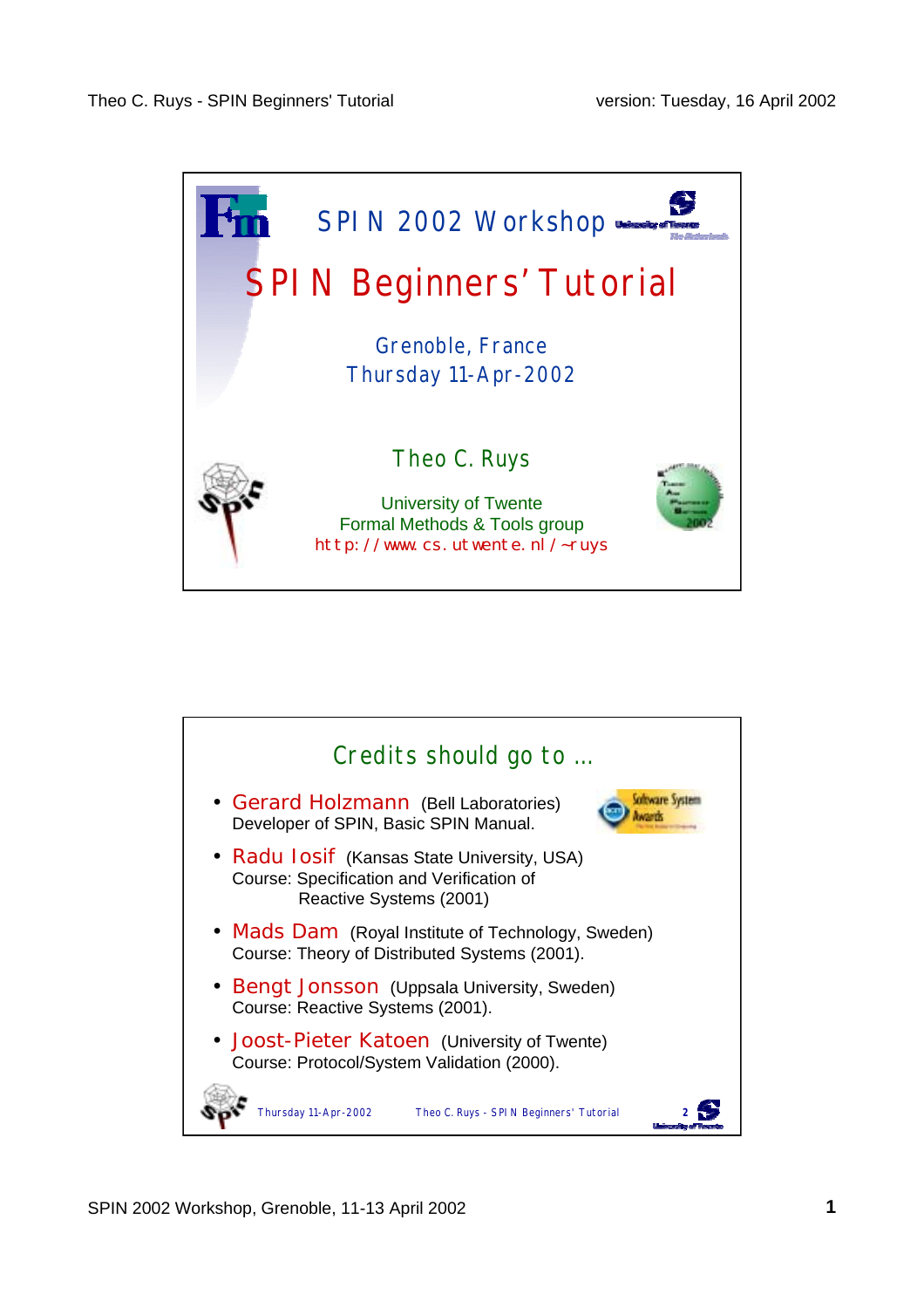

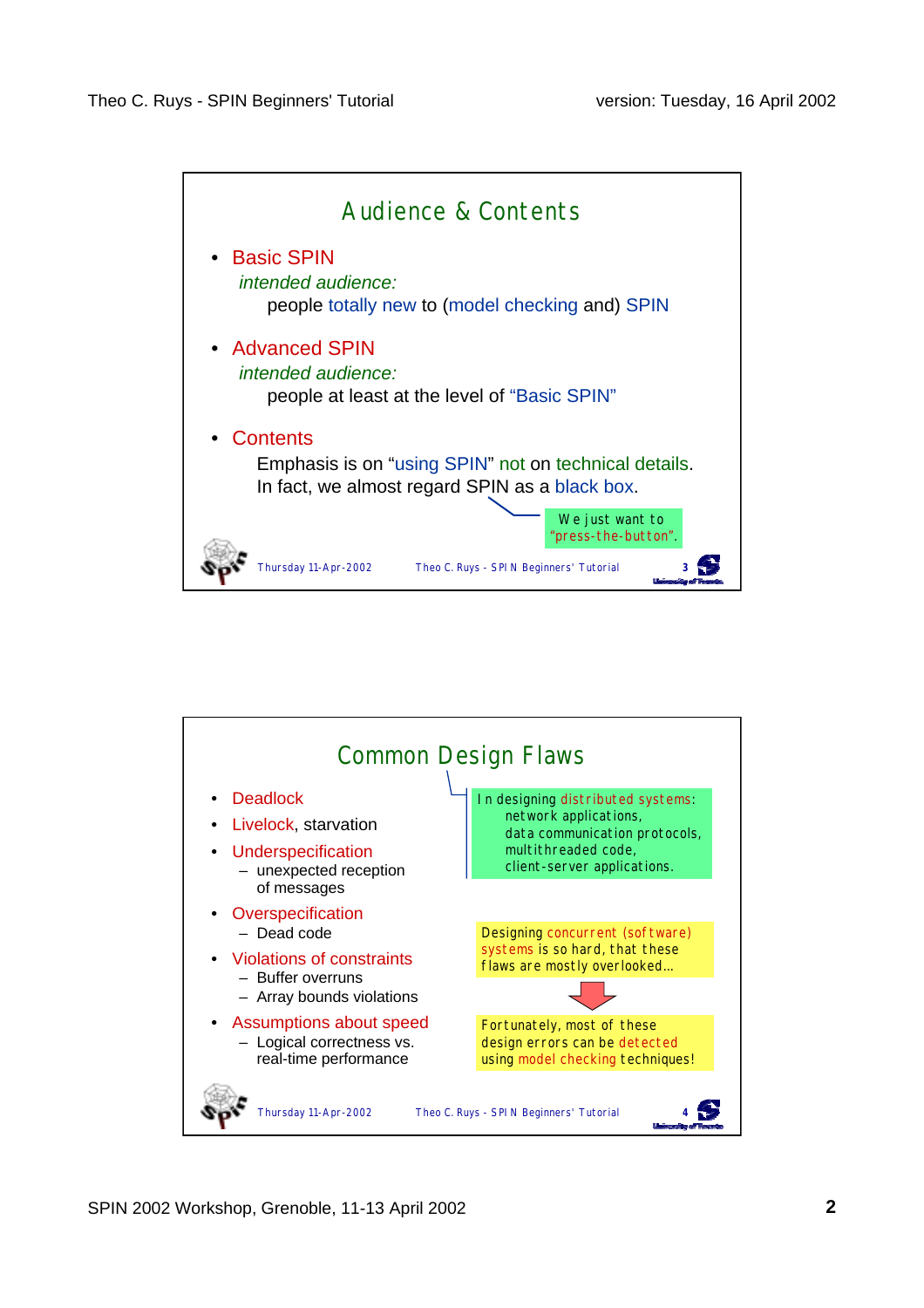

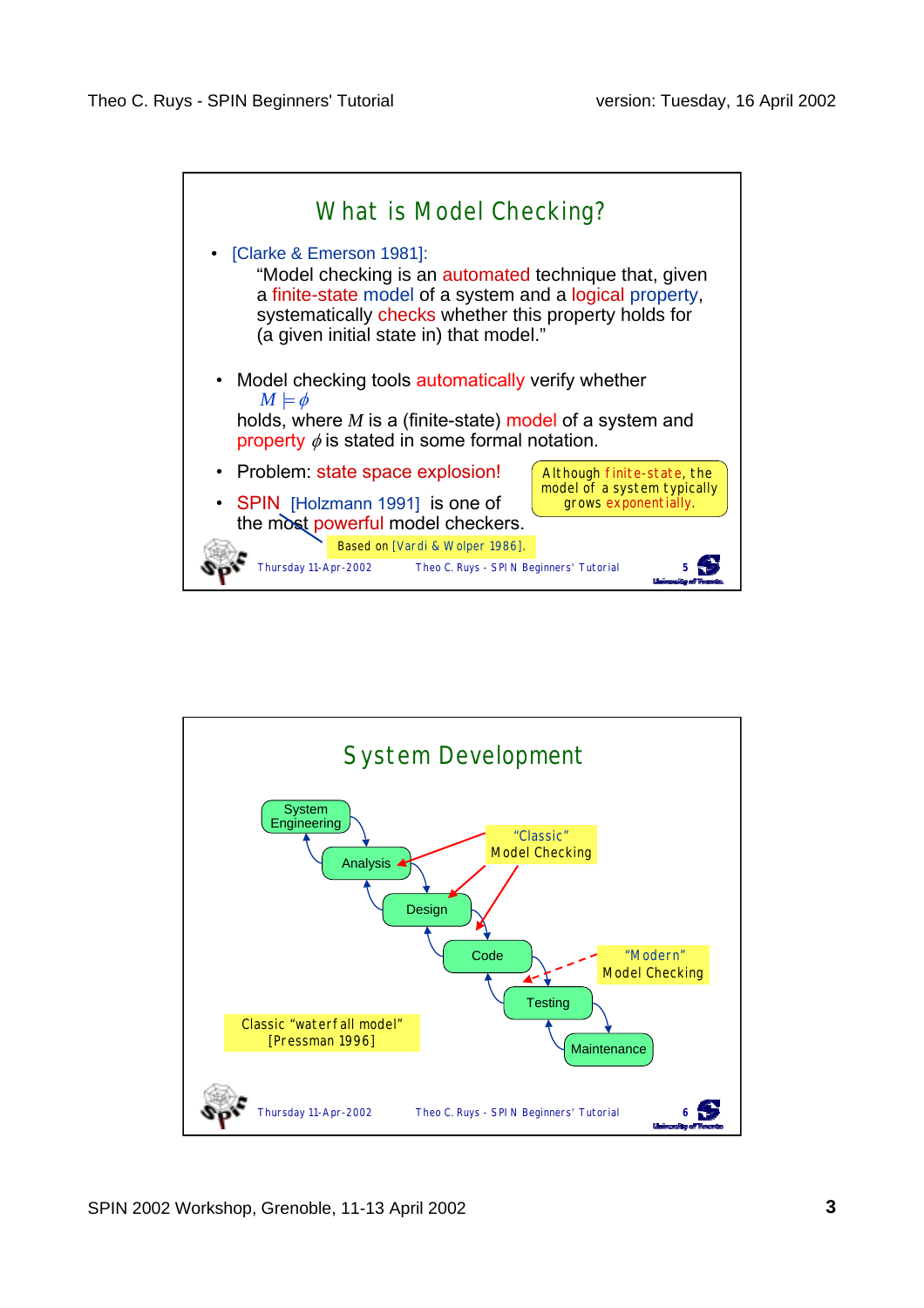

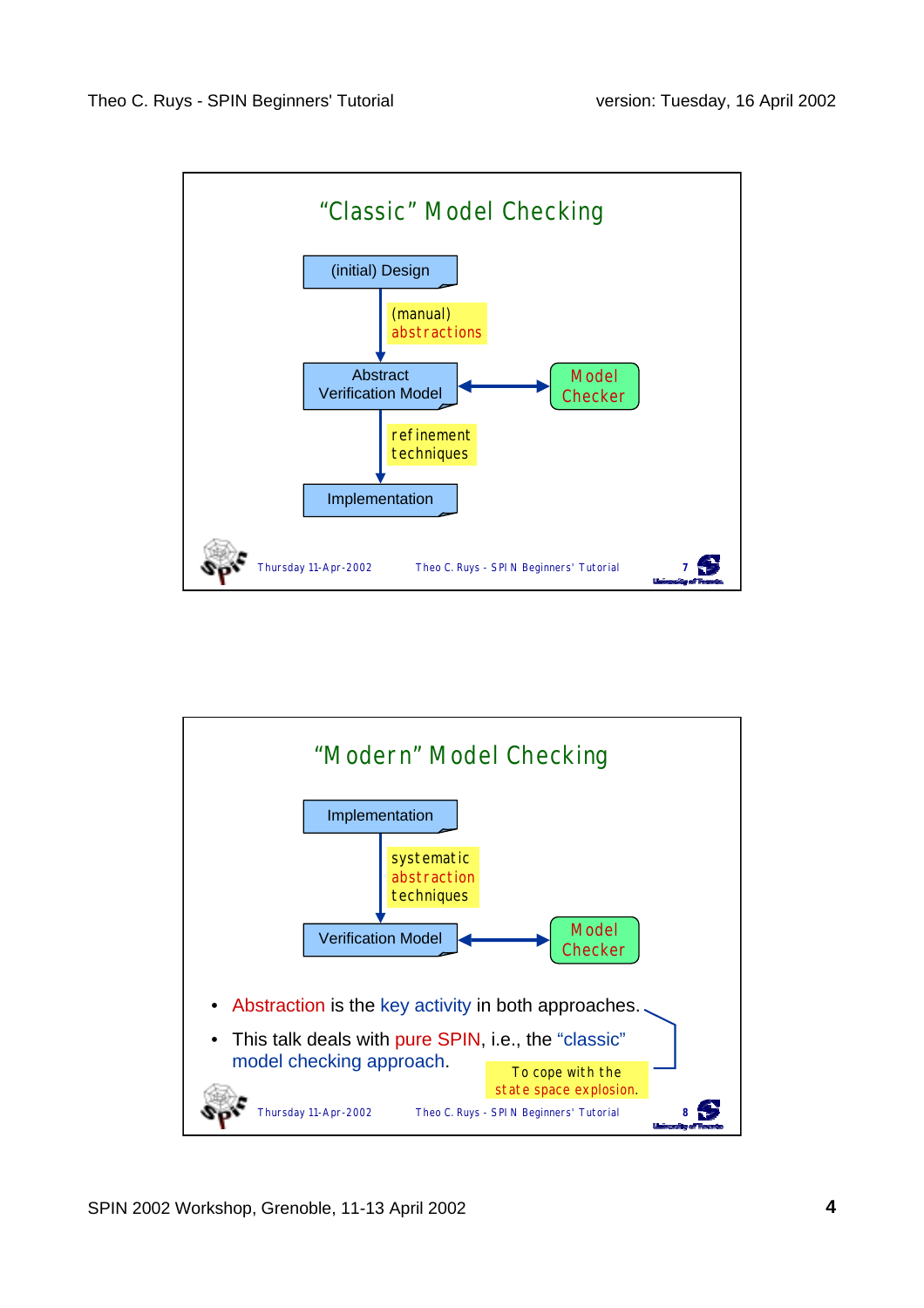

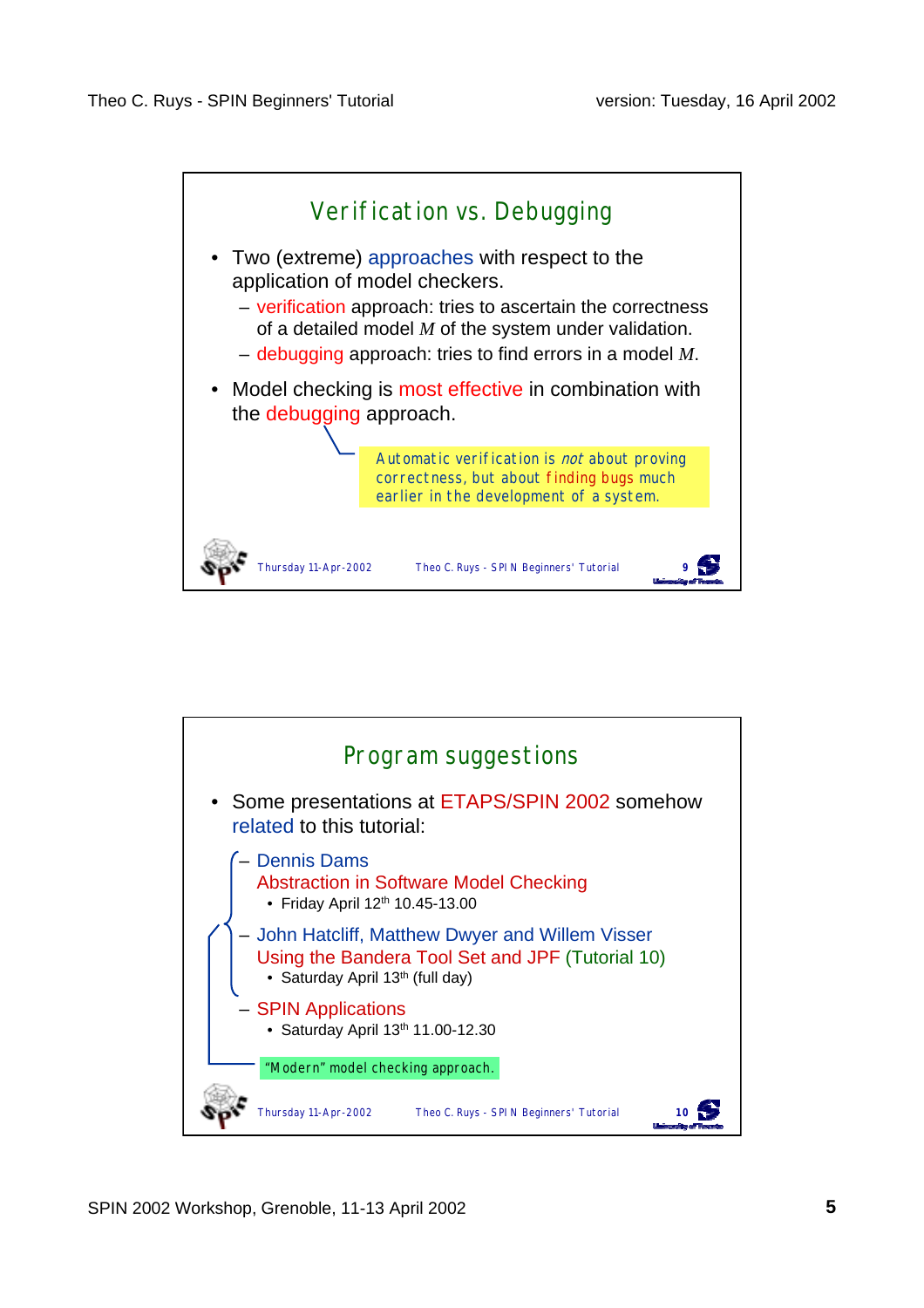

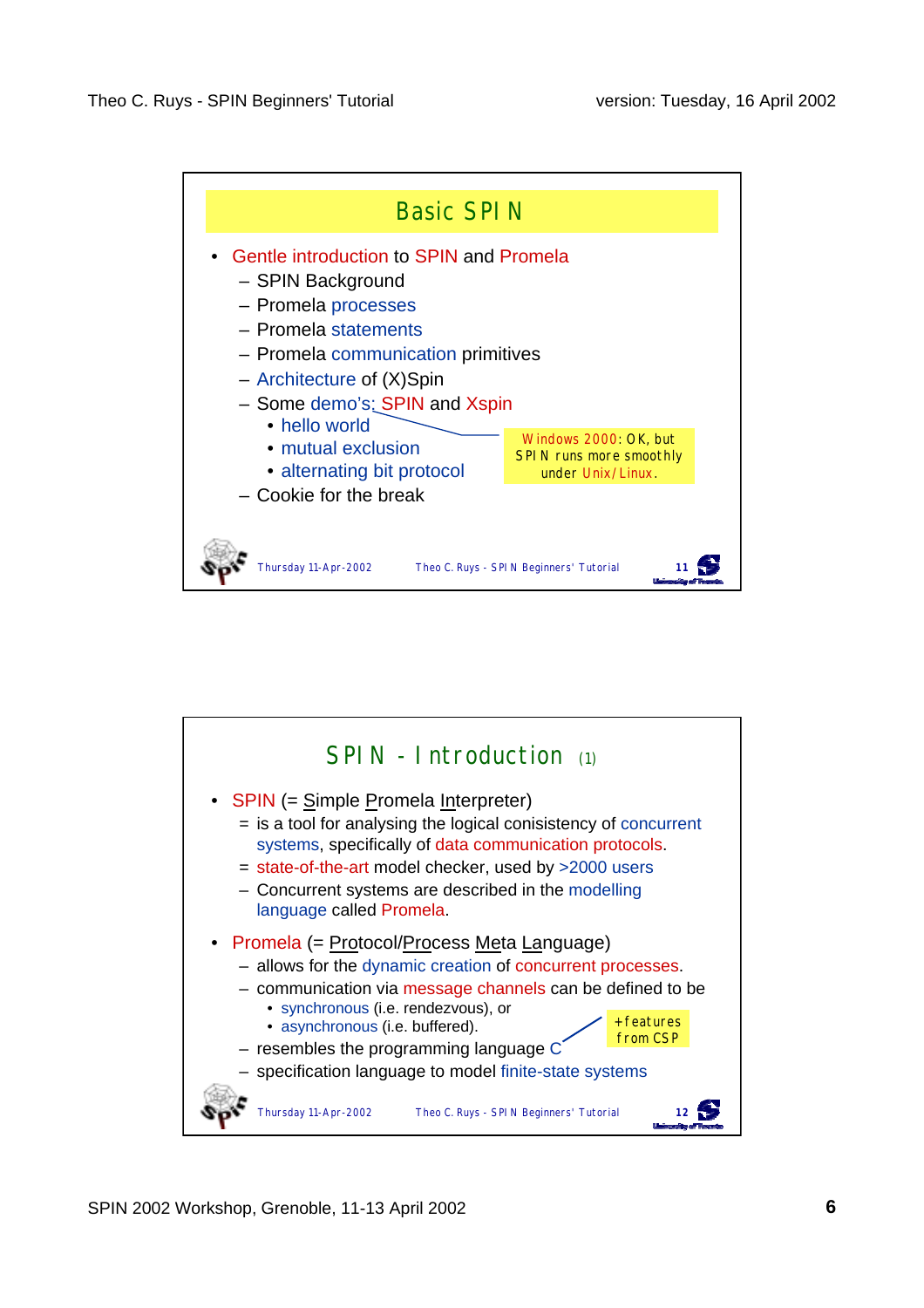

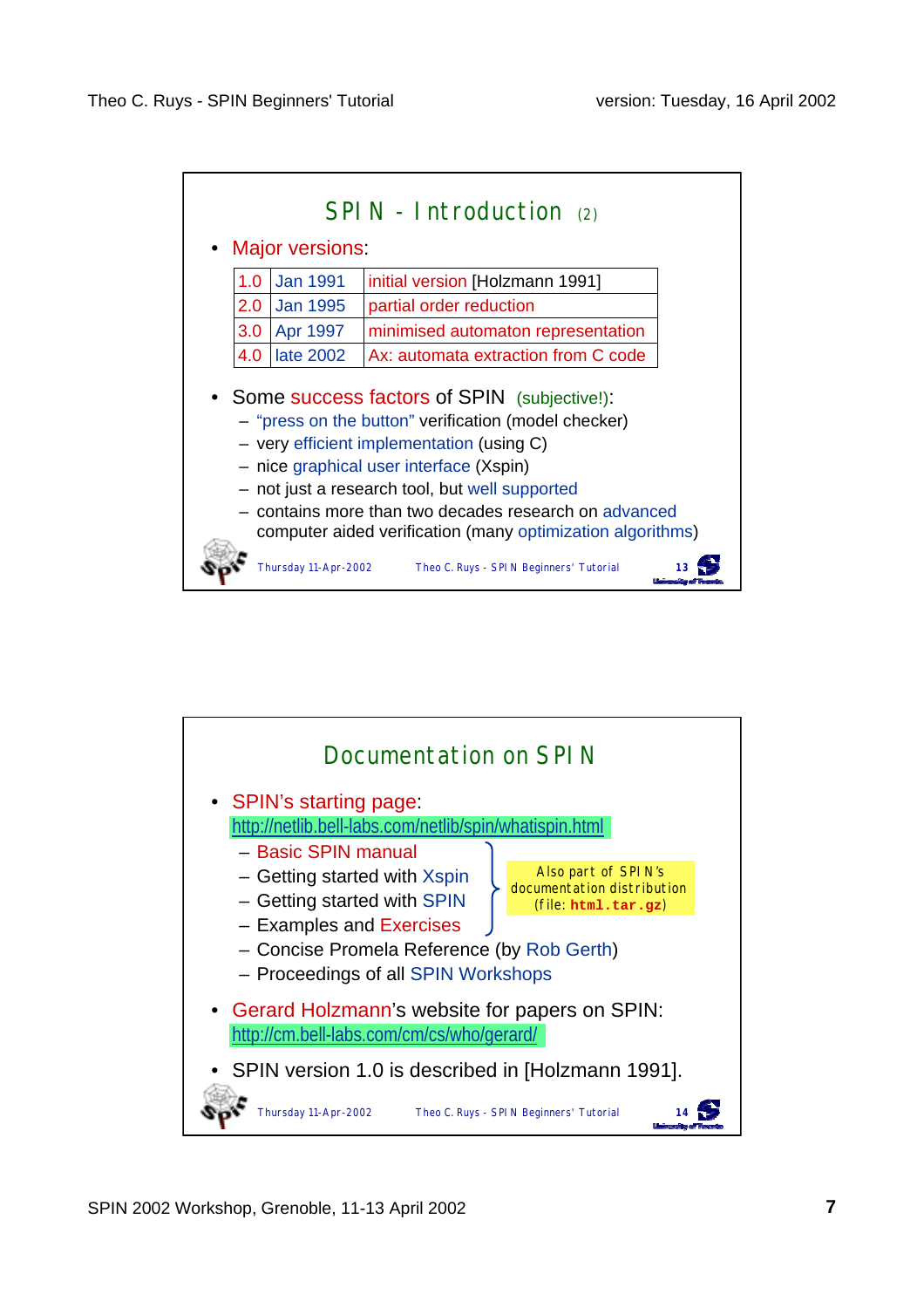

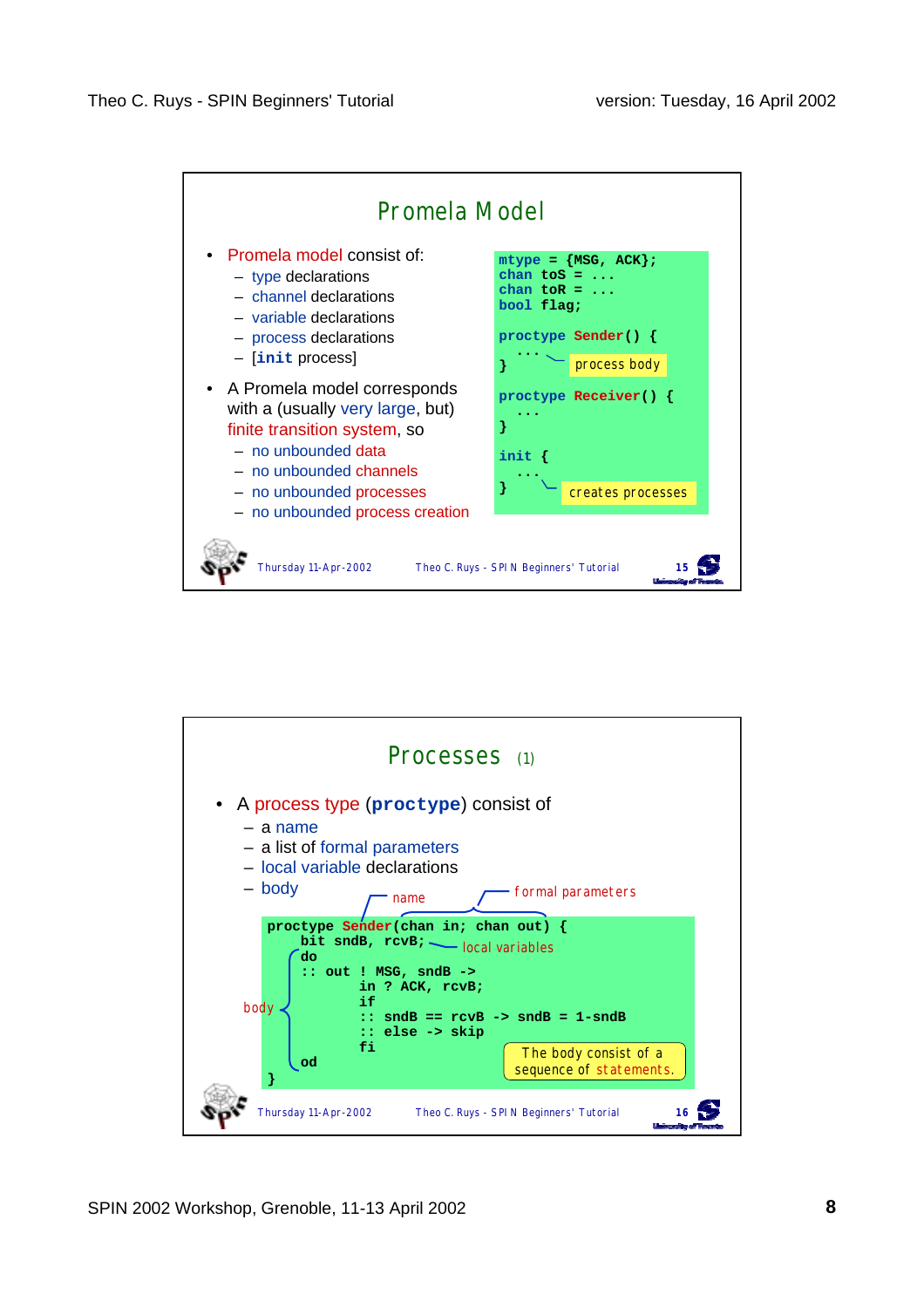

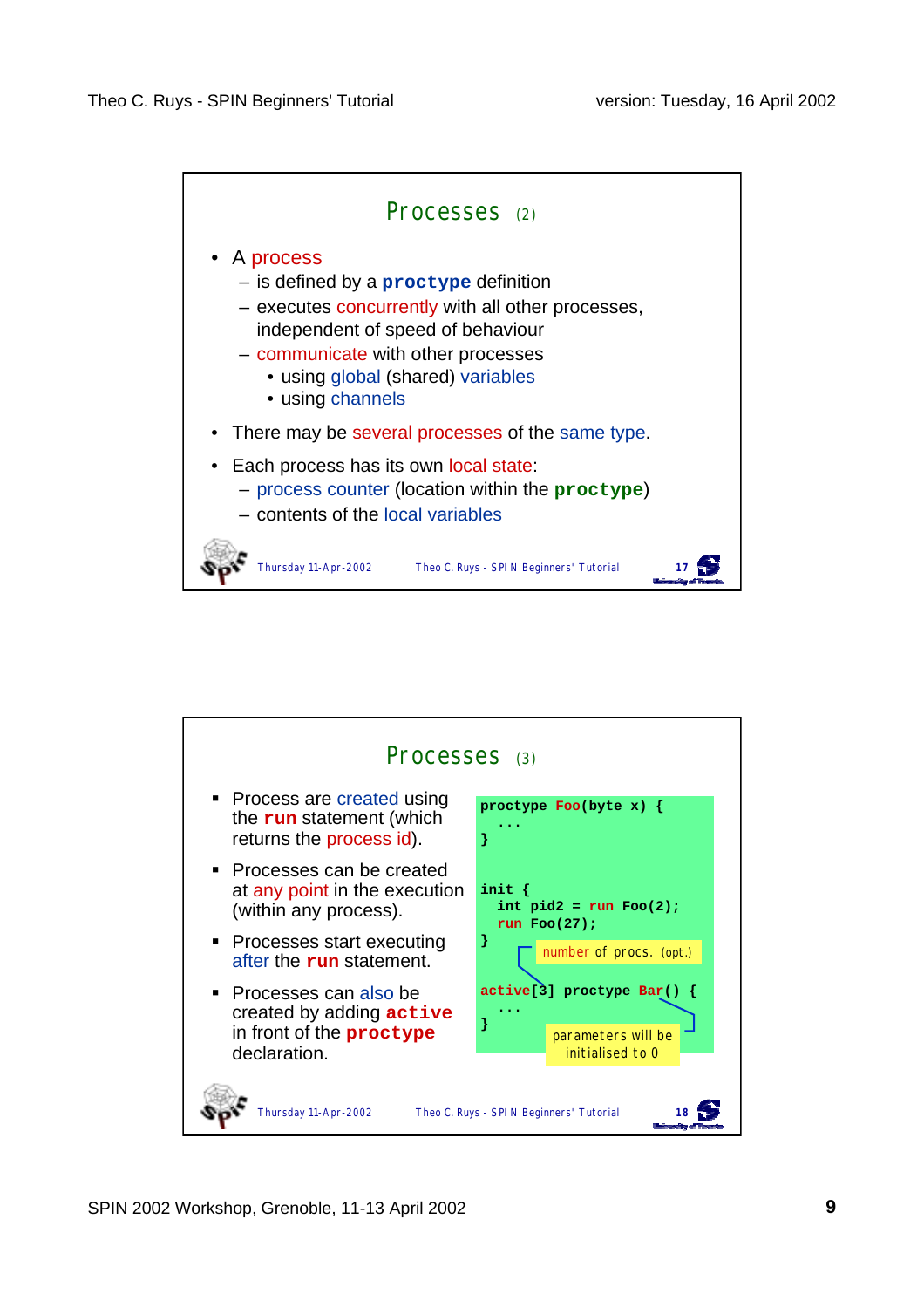

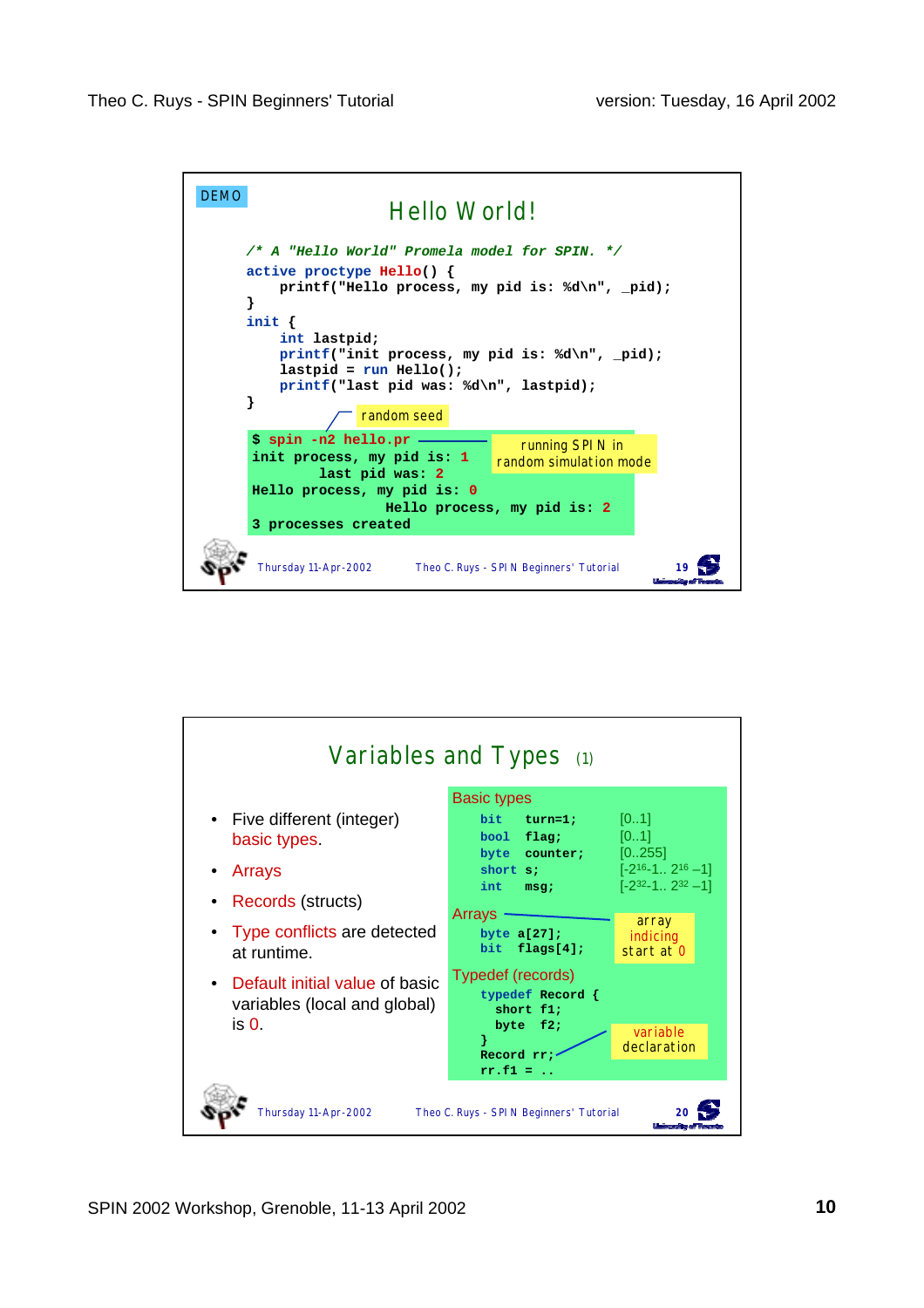

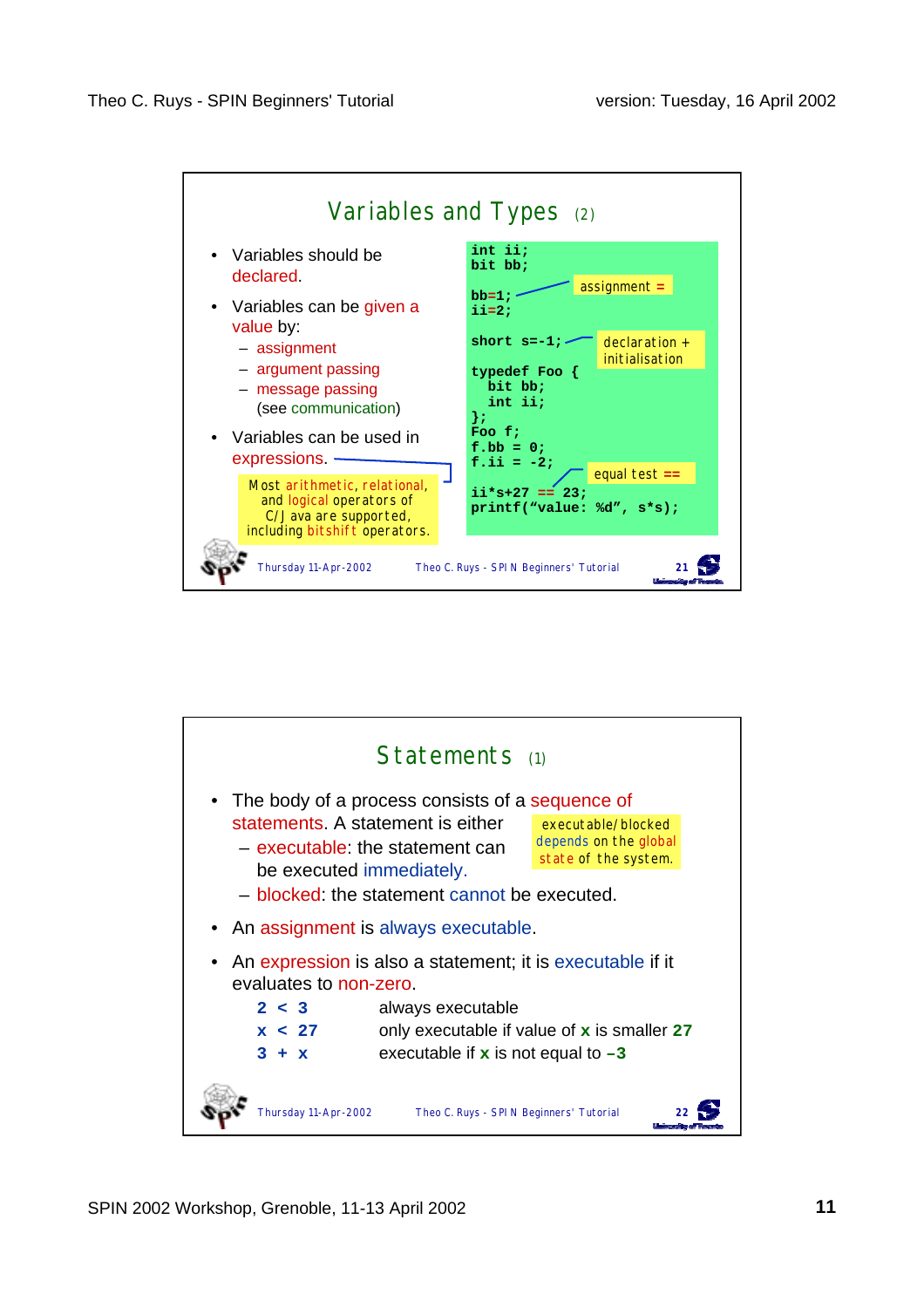

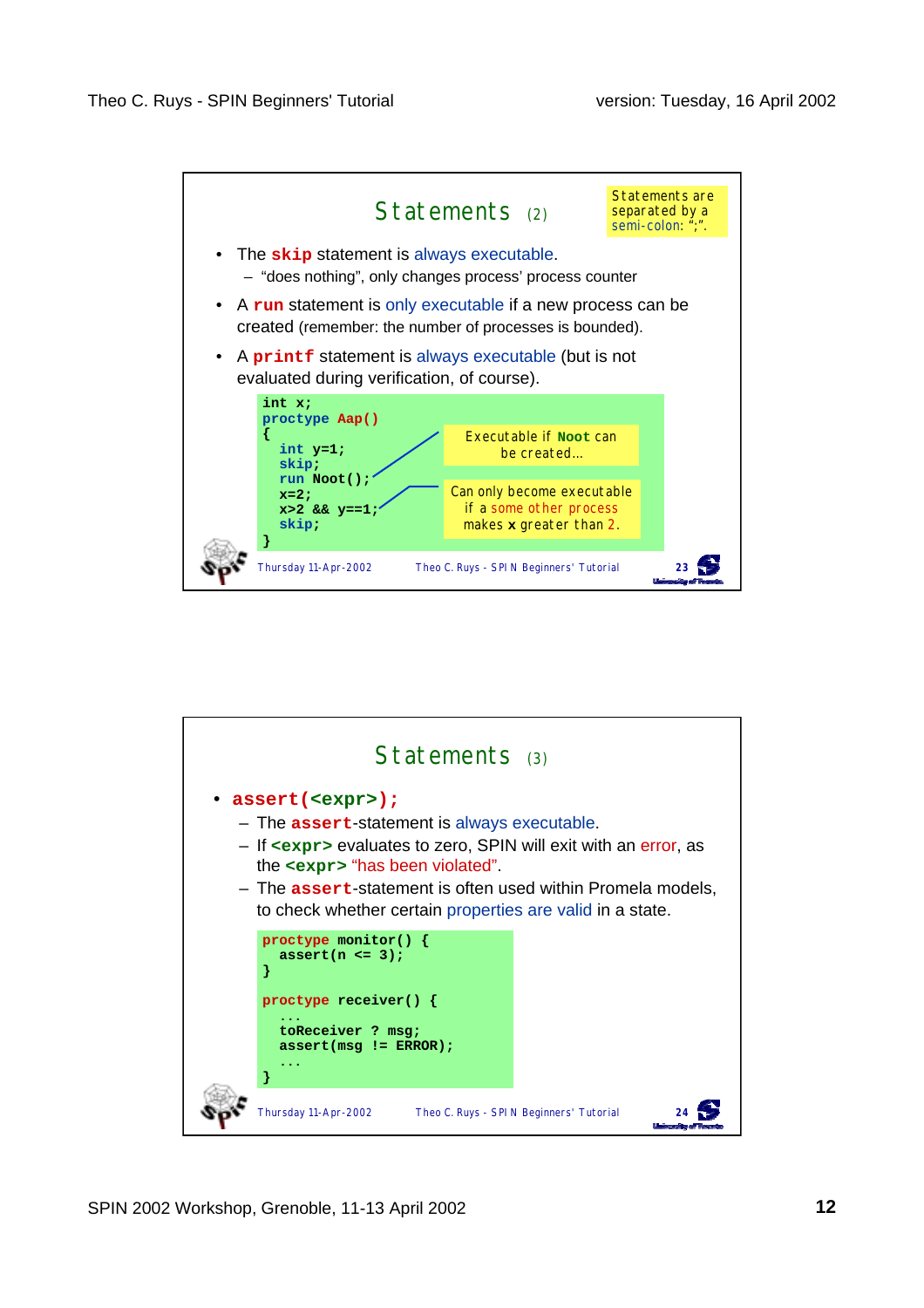

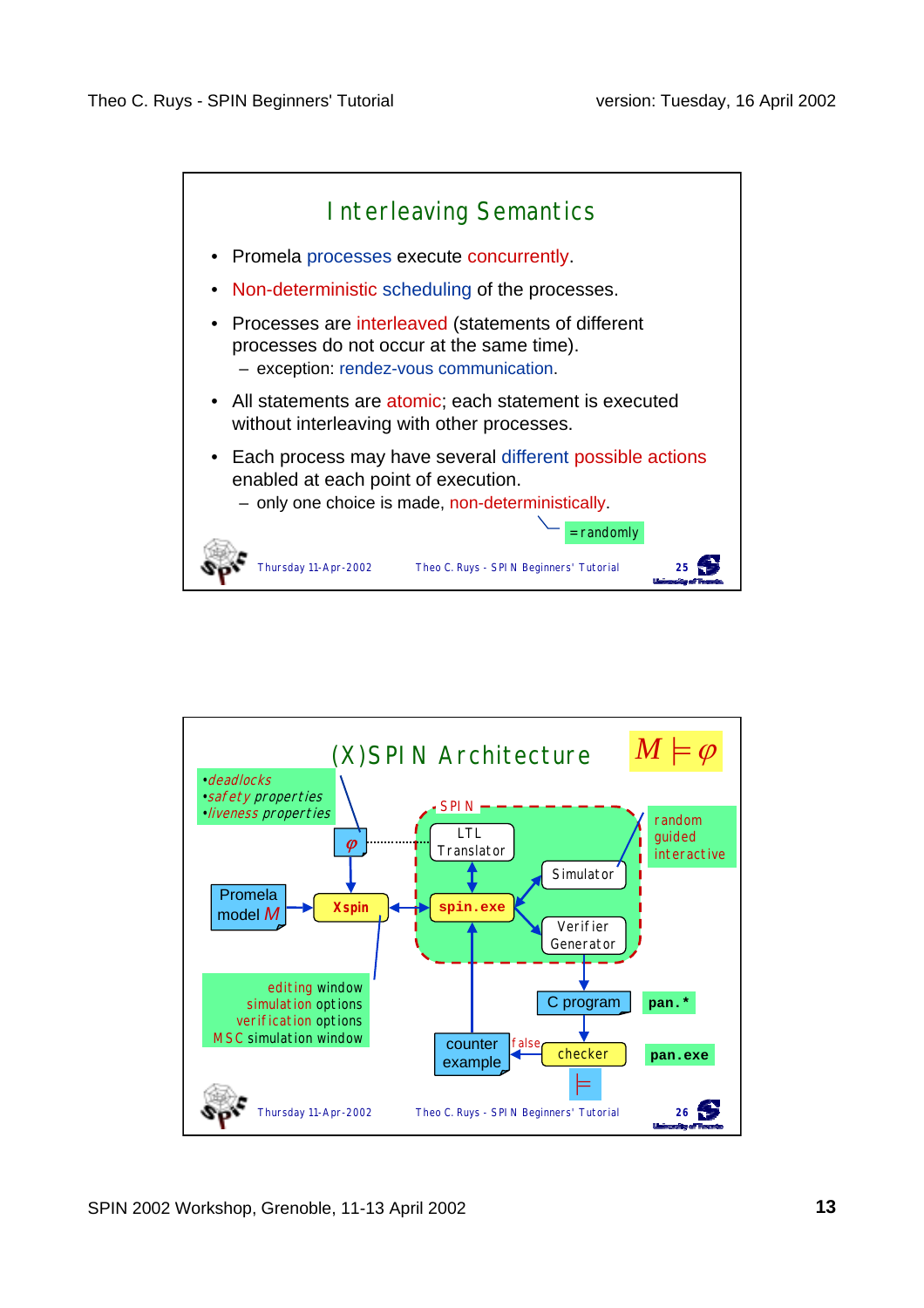

| <b>WRONG!</b><br><b>DEMO</b><br>Mutual Exclusion (1)                                                                                                                                                                                                                                                                                                                                |  |                                                                                                 |  |  |
|-------------------------------------------------------------------------------------------------------------------------------------------------------------------------------------------------------------------------------------------------------------------------------------------------------------------------------------------------------------------------------------|--|-------------------------------------------------------------------------------------------------|--|--|
| bit flag; /* signal entering/leaving the section<br>$*$ /<br>byte mutex; $/*$ # procs in the critical section.<br>* /<br>proctype $P(\text{bit } i)$ {<br>flag $!= 1;^{\perp}$<br>models:<br>flag = $1;$<br>while (flag == 1) /* wait */;<br>$m \bar{u}$ tex++;<br>printf("MSC: $P$ (%d) has entered section.\n", i);<br>$mutes--:$<br>flag = $0;$<br>Problem: assertion violation! |  |                                                                                                 |  |  |
| proctype monitor() $\{$<br>$assert(mutes != 2);$                                                                                                                                                                                                                                                                                                                                    |  | Both processes can pass the<br>flag $!= 1$ "at the same time",<br>i.e. before flag is set to 1. |  |  |
| init $\{$<br>atomic { run P(0); run P(1); run monitor(); }<br>starts two instances of process P                                                                                                                                                                                                                                                                                     |  |                                                                                                 |  |  |
| Thursday 11-Apr-2002                                                                                                                                                                                                                                                                                                                                                                |  | Theo C. Ruys - SPIN Beginners' Tutorial                                                         |  |  |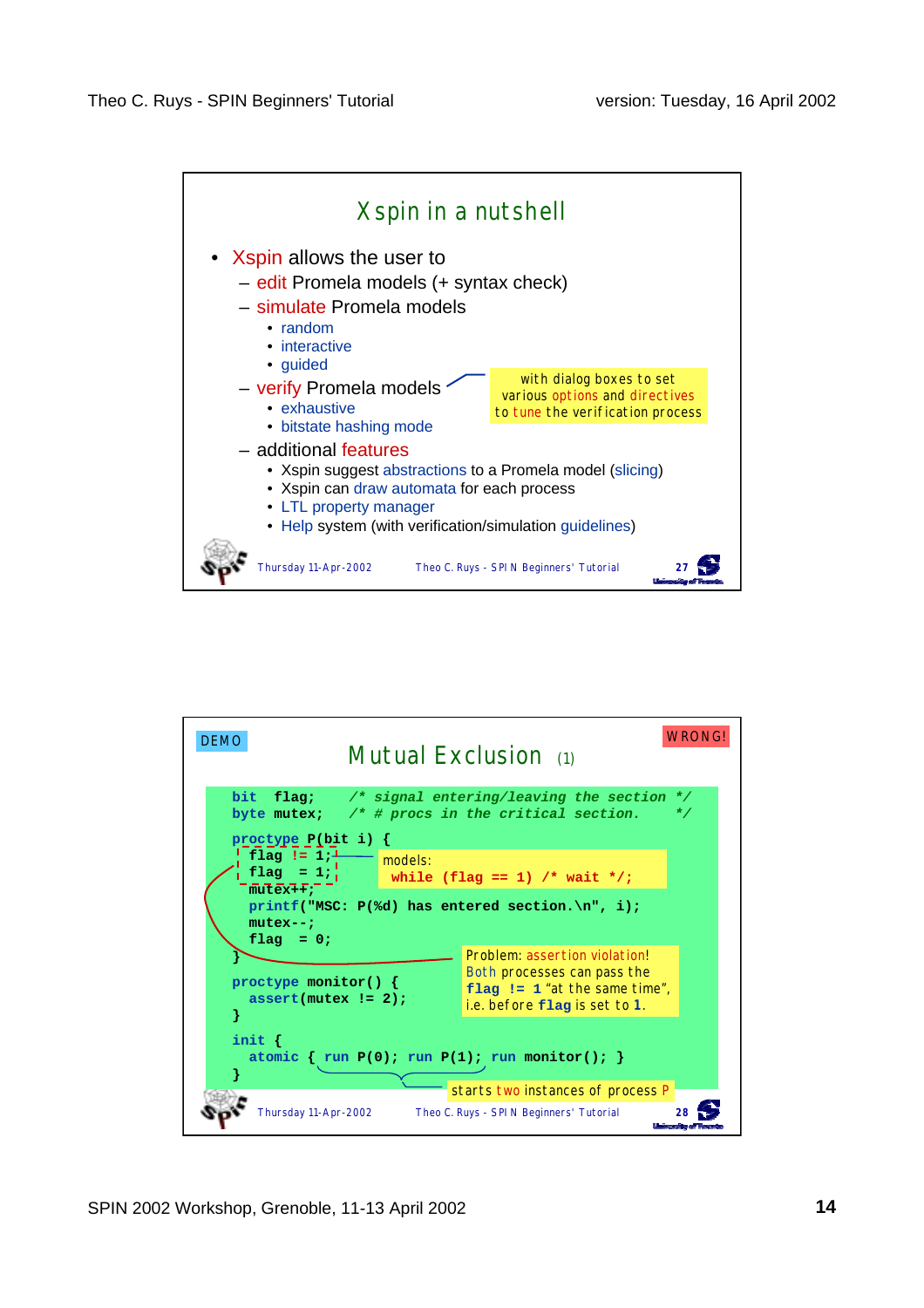

| <b>DEMO</b>                                                                                                        | Mutual Exclusion (3)                       | Dekker [1962]                                                                                                                                             |  |  |
|--------------------------------------------------------------------------------------------------------------------|--------------------------------------------|-----------------------------------------------------------------------------------------------------------------------------------------------------------|--|--|
|                                                                                                                    | byte turn; $/*$ who's turn is it?          | bit $x, y$ ; /* signal entering/leaving the section<br>$\star$ /<br>byte mutex; $\frac{1}{2}$ /* # of procs in the critical section.<br>$*$ /<br>$\star/$ |  |  |
| active proctype $A() \{$<br>$x = 1$<br>$turn = B TURN;$<br>$y == 0 & 0 & 0$<br>$turn == A TURN)$ ;<br>$mutext{+};$ |                                            | $\blacksquare$ active proctype B() {<br>$y = 1;$<br>$turn = A TURN;$<br>$x == 0$ & &<br>$(turn == B TURN)$ ;<br>$mutext{++}$                              |  |  |
| $mutex--;$<br>$x = 0$ :                                                                                            | Can be generalised<br>to a single process. | $m$ utex--;<br>$y = 0;$                                                                                                                                   |  |  |
| active proctype monitor() $\{$<br>$assert(mutex != 2);$<br>}                                                       |                                            |                                                                                                                                                           |  |  |
| First "software-only" solution to the<br>mutex problem (for two processes).                                        |                                            |                                                                                                                                                           |  |  |
| Thursday 11-Apr-2002<br>Theo C. Ruys - SPIN Beginners' Tutorial<br><b>Longuership ATT</b>                          |                                            |                                                                                                                                                           |  |  |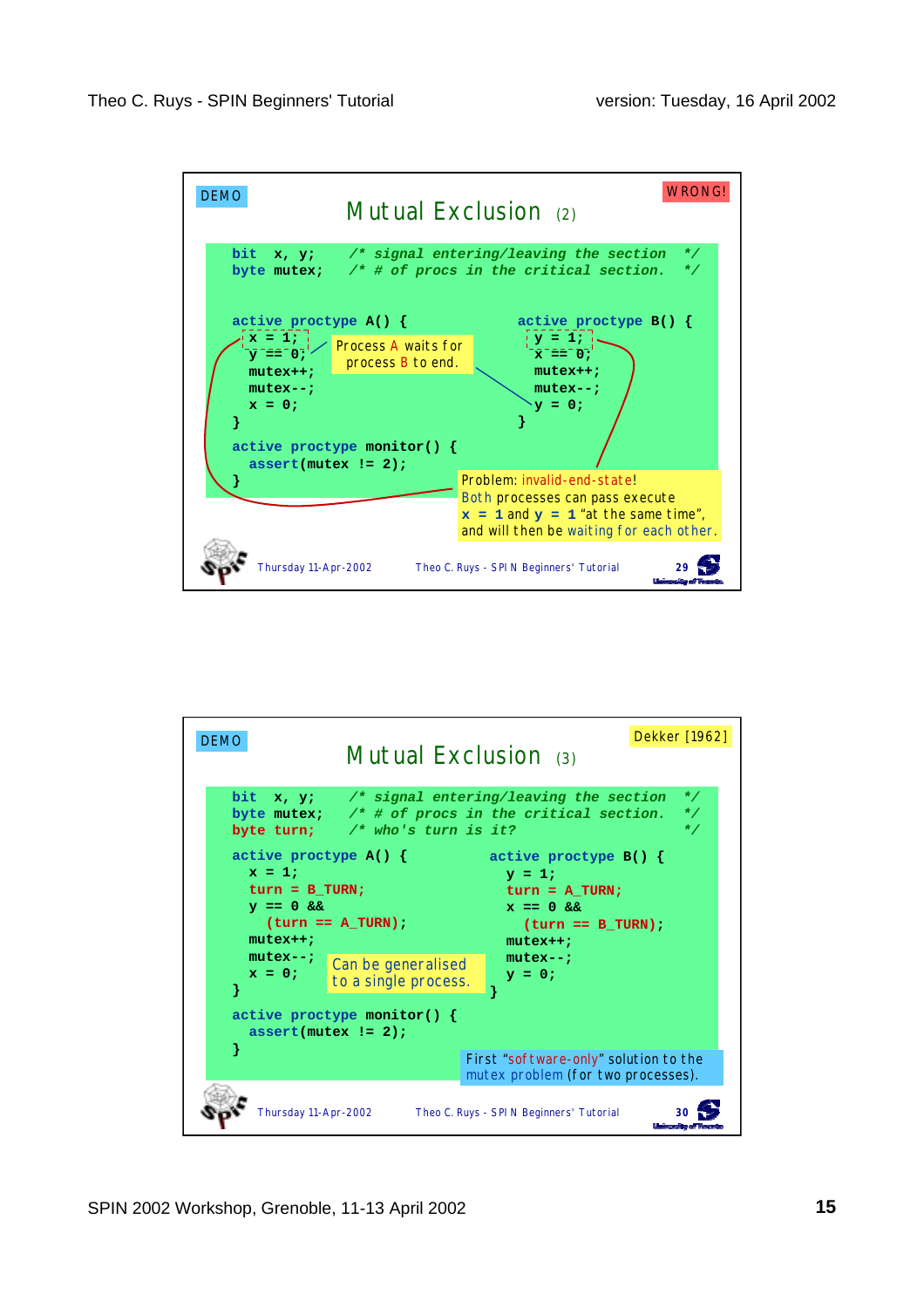

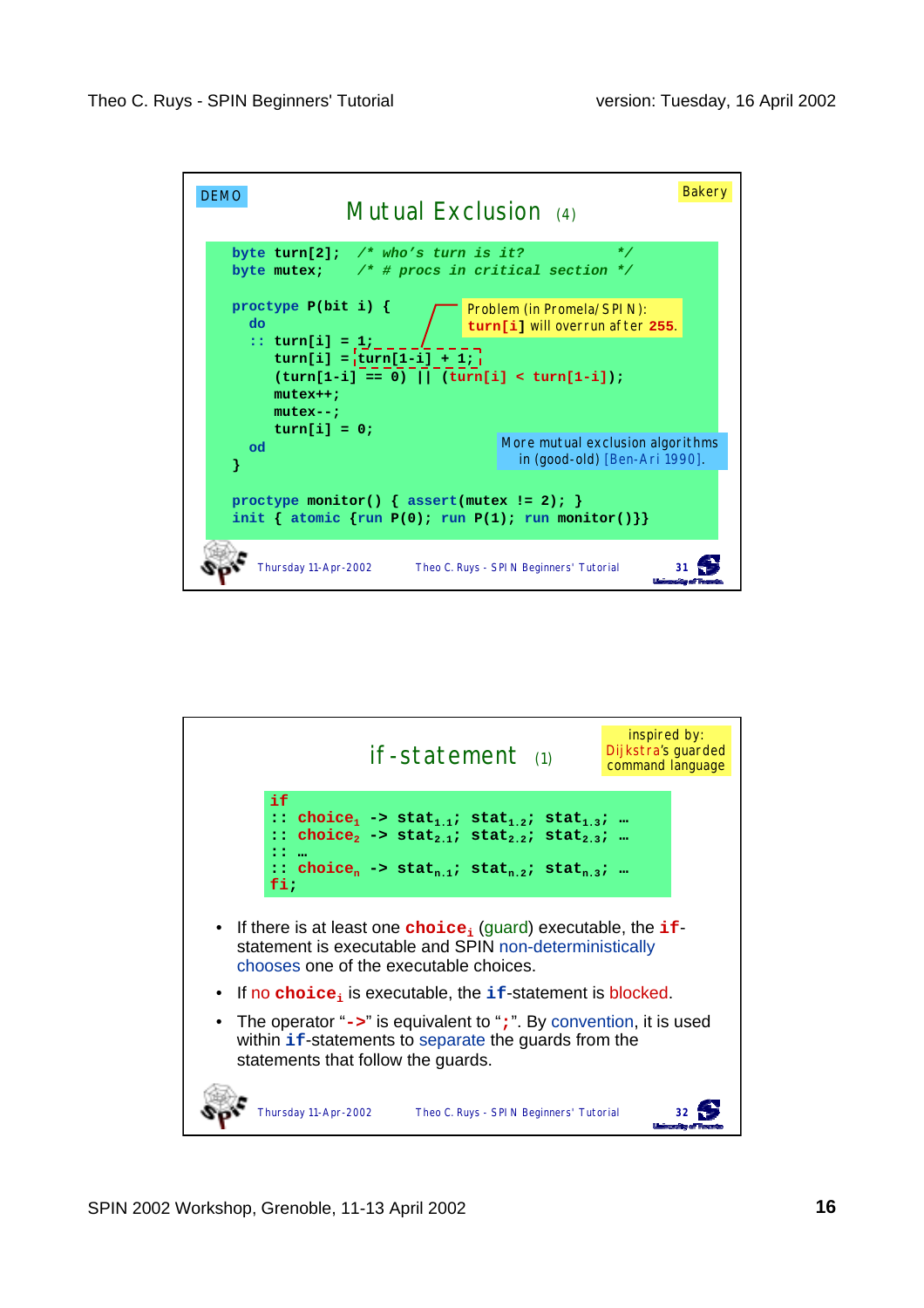

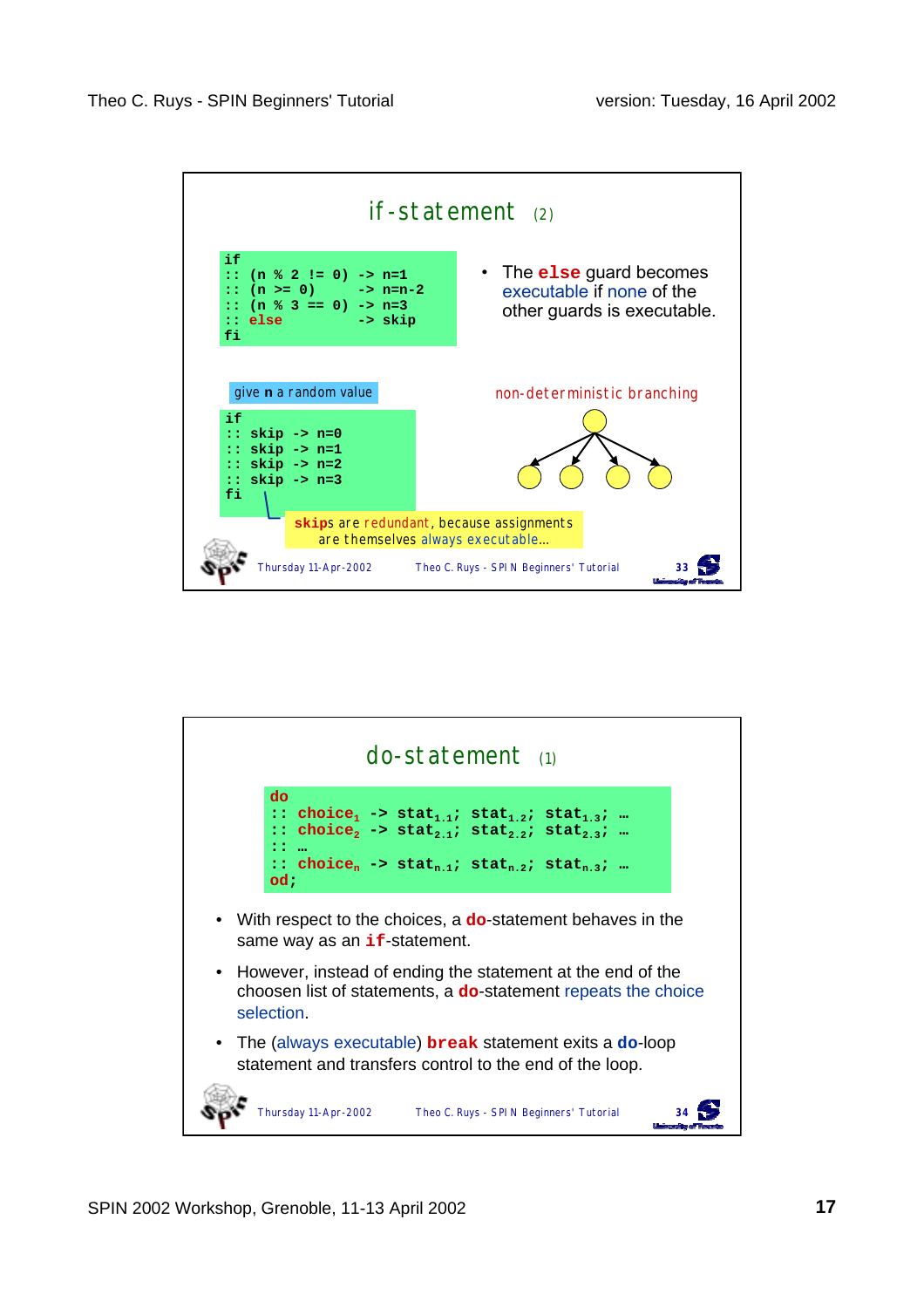

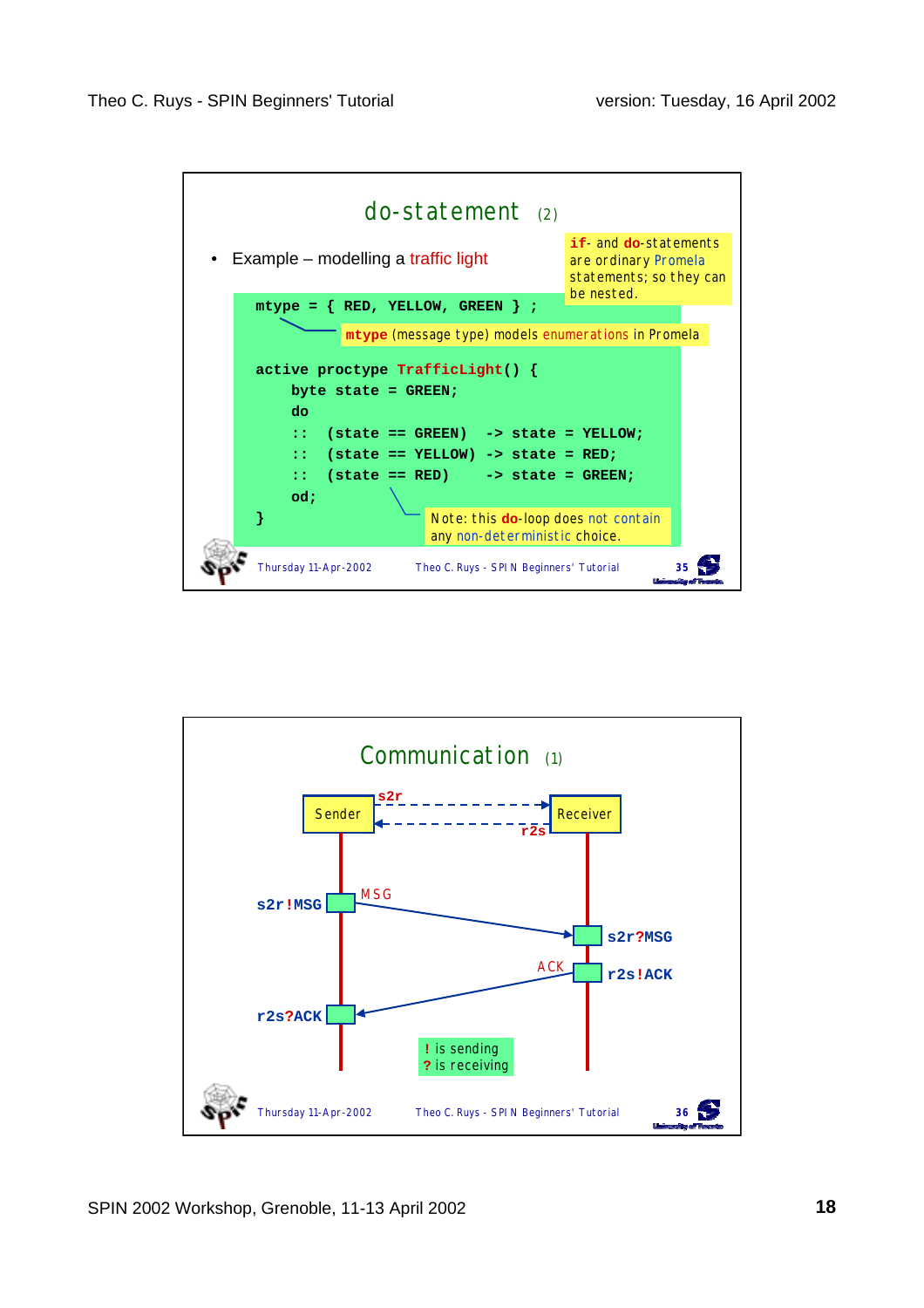

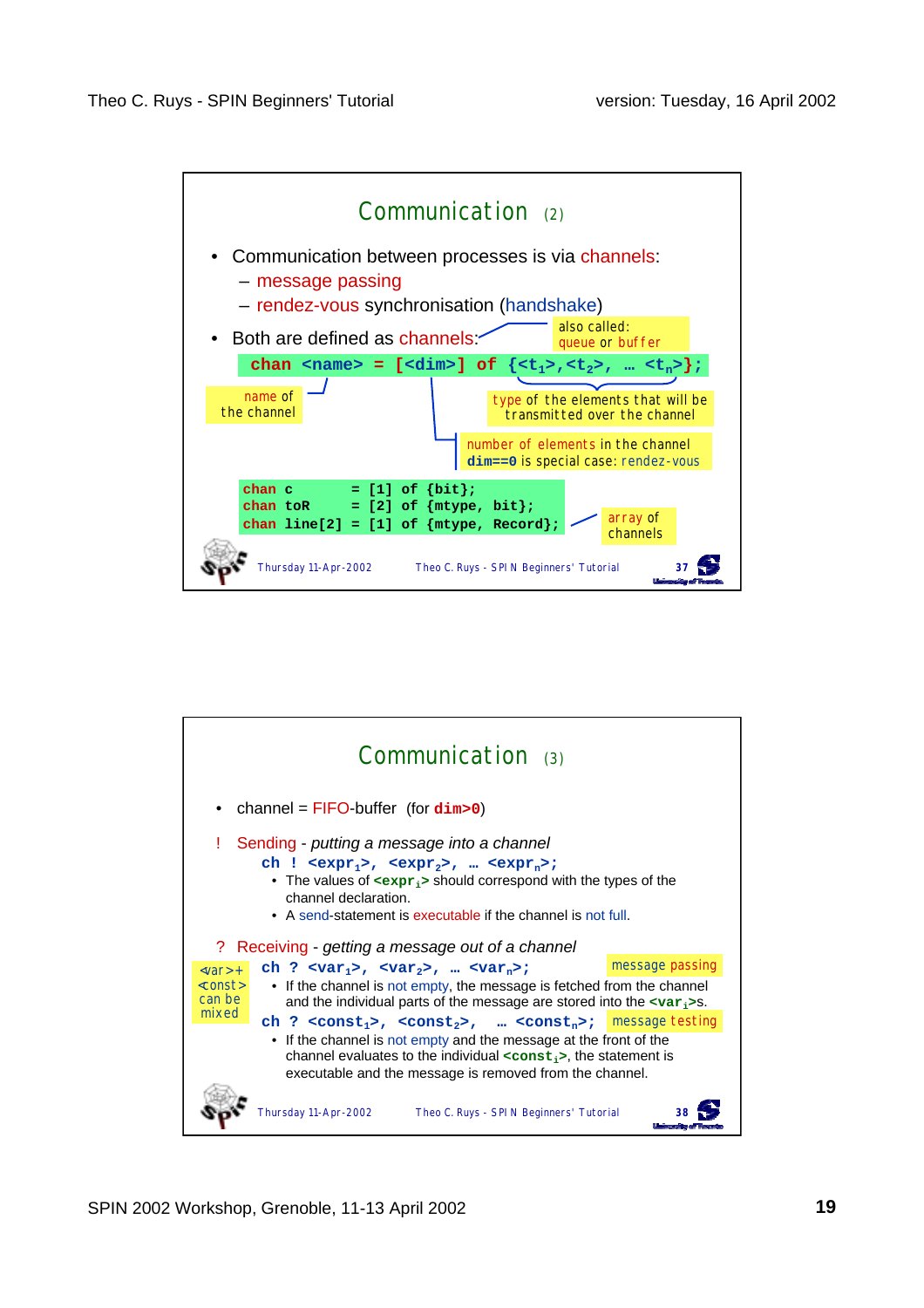

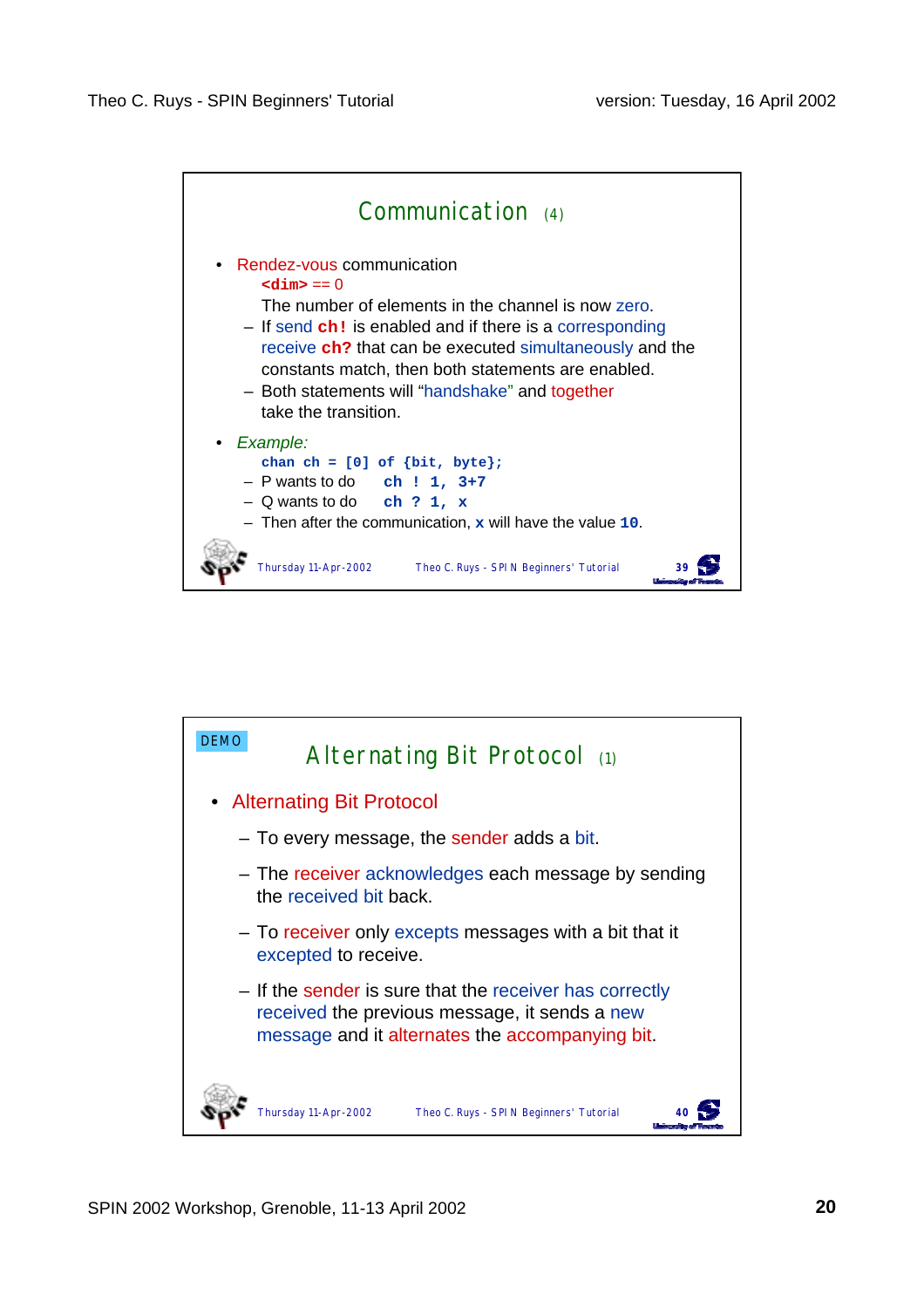

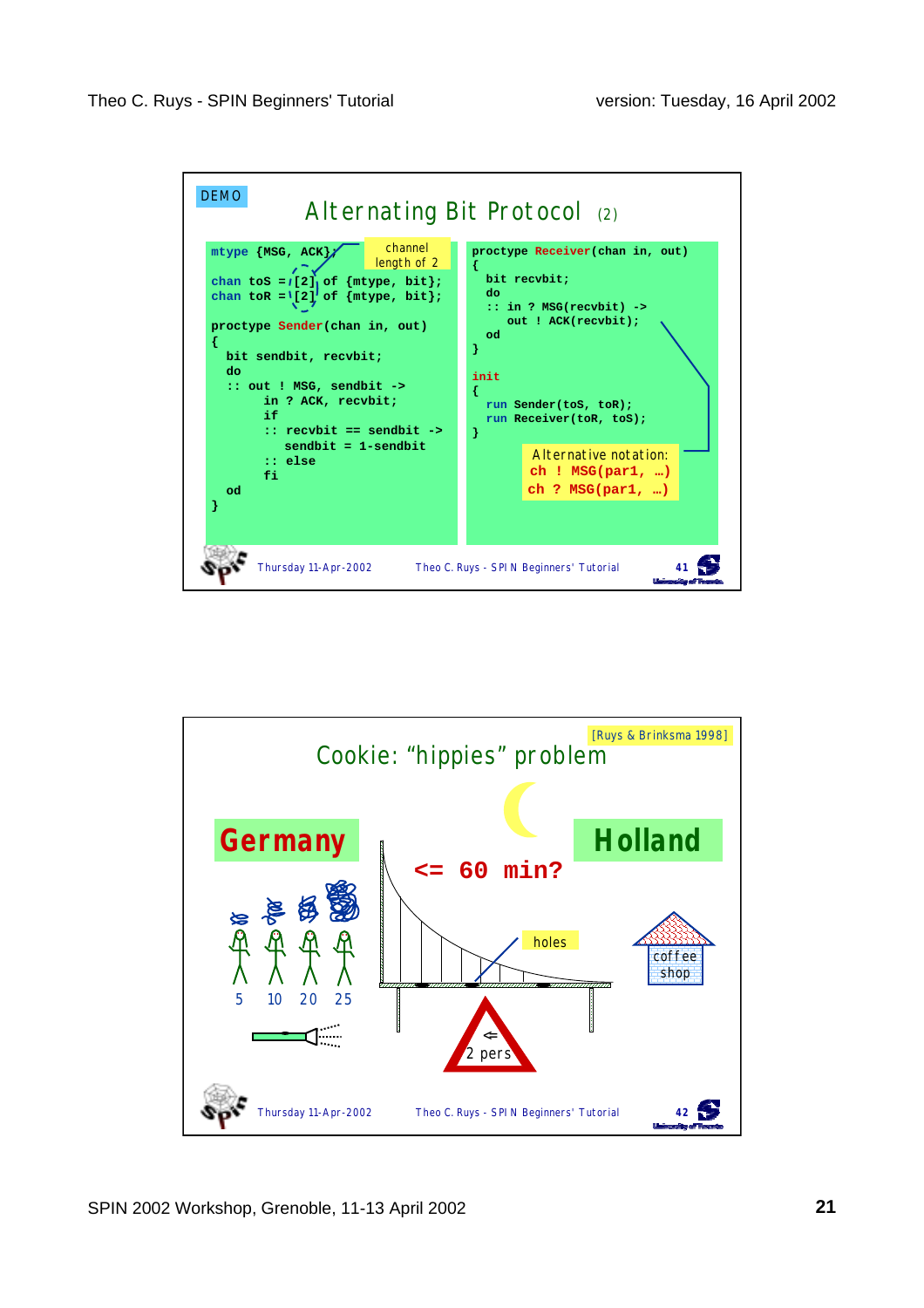

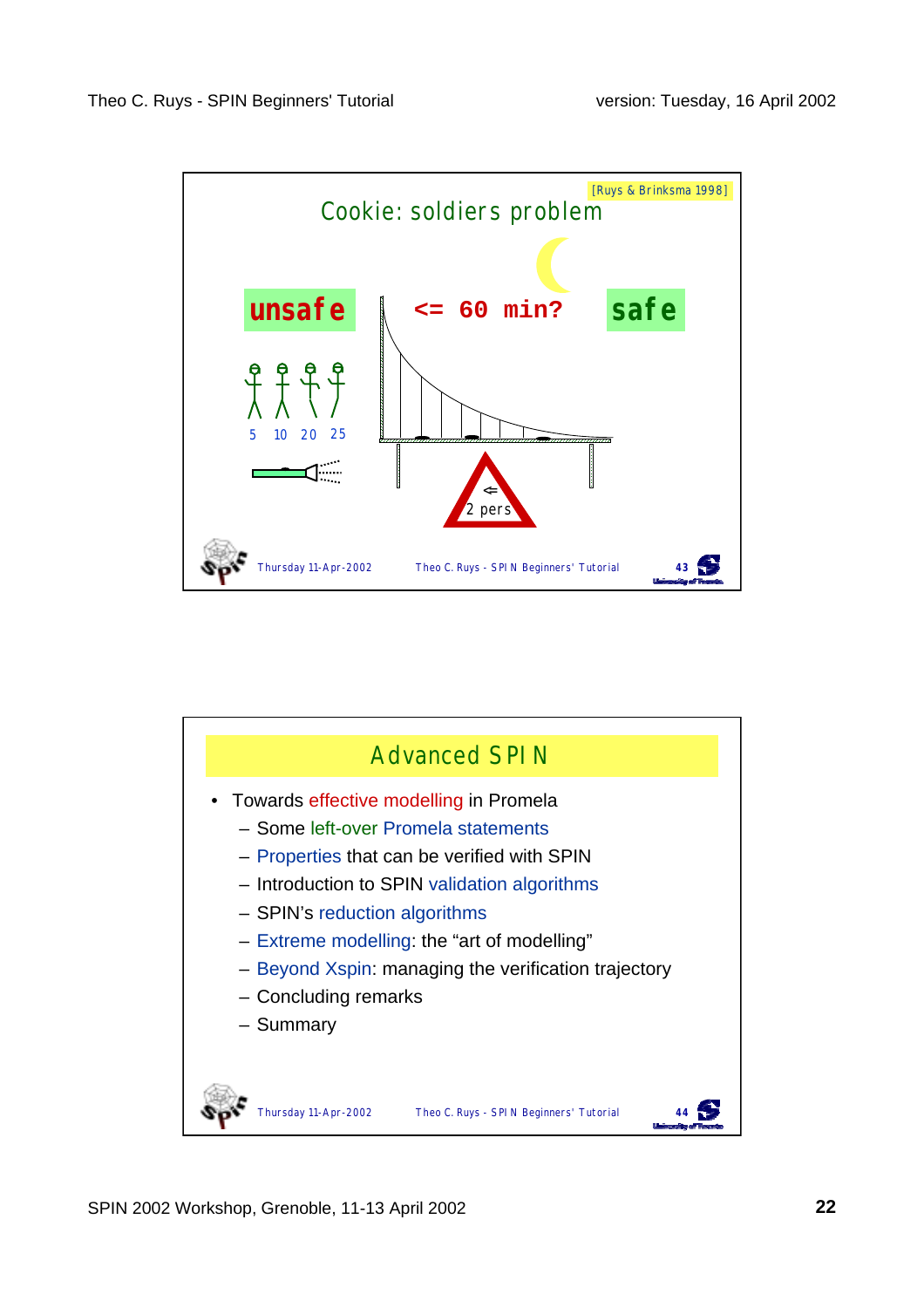

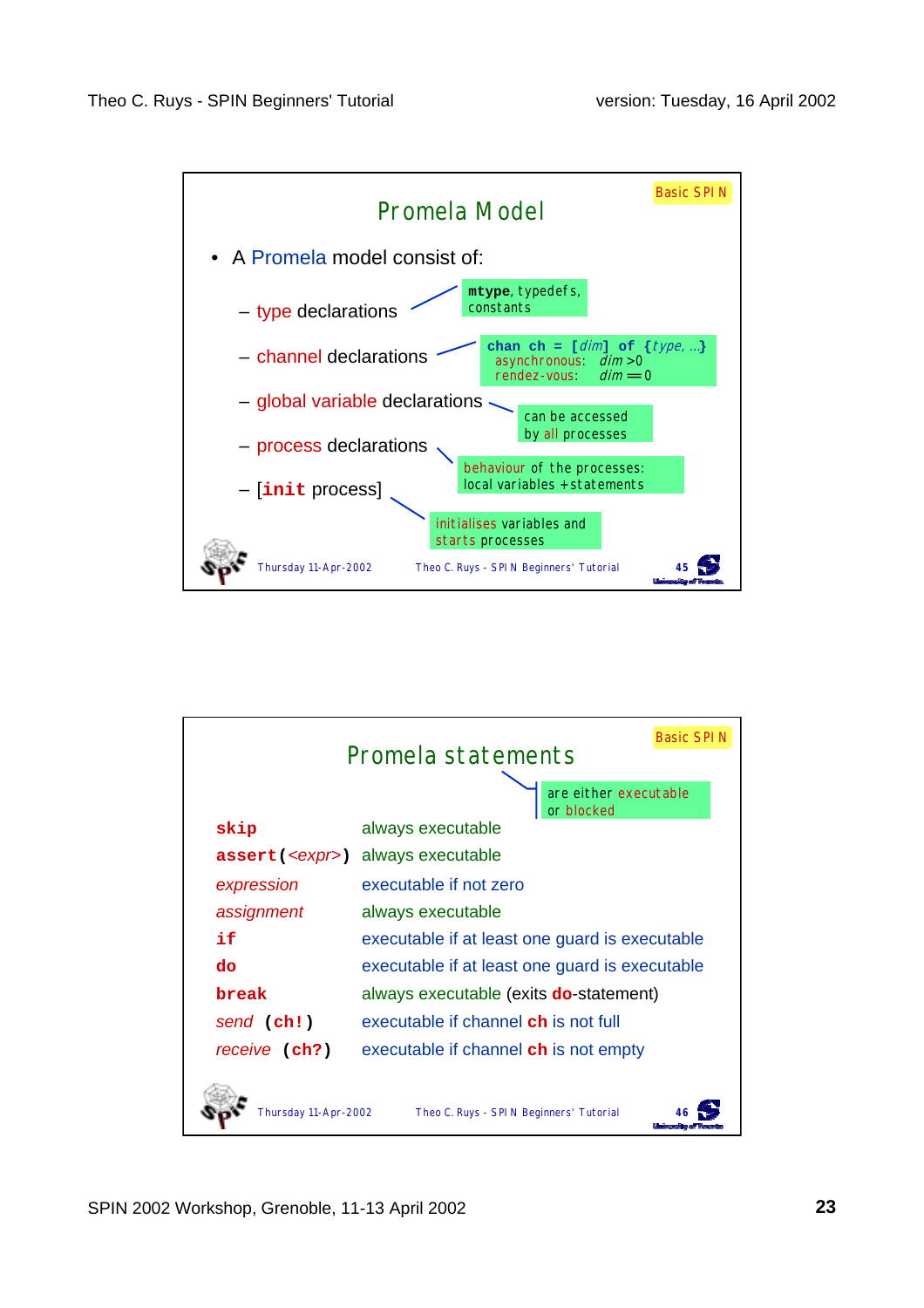

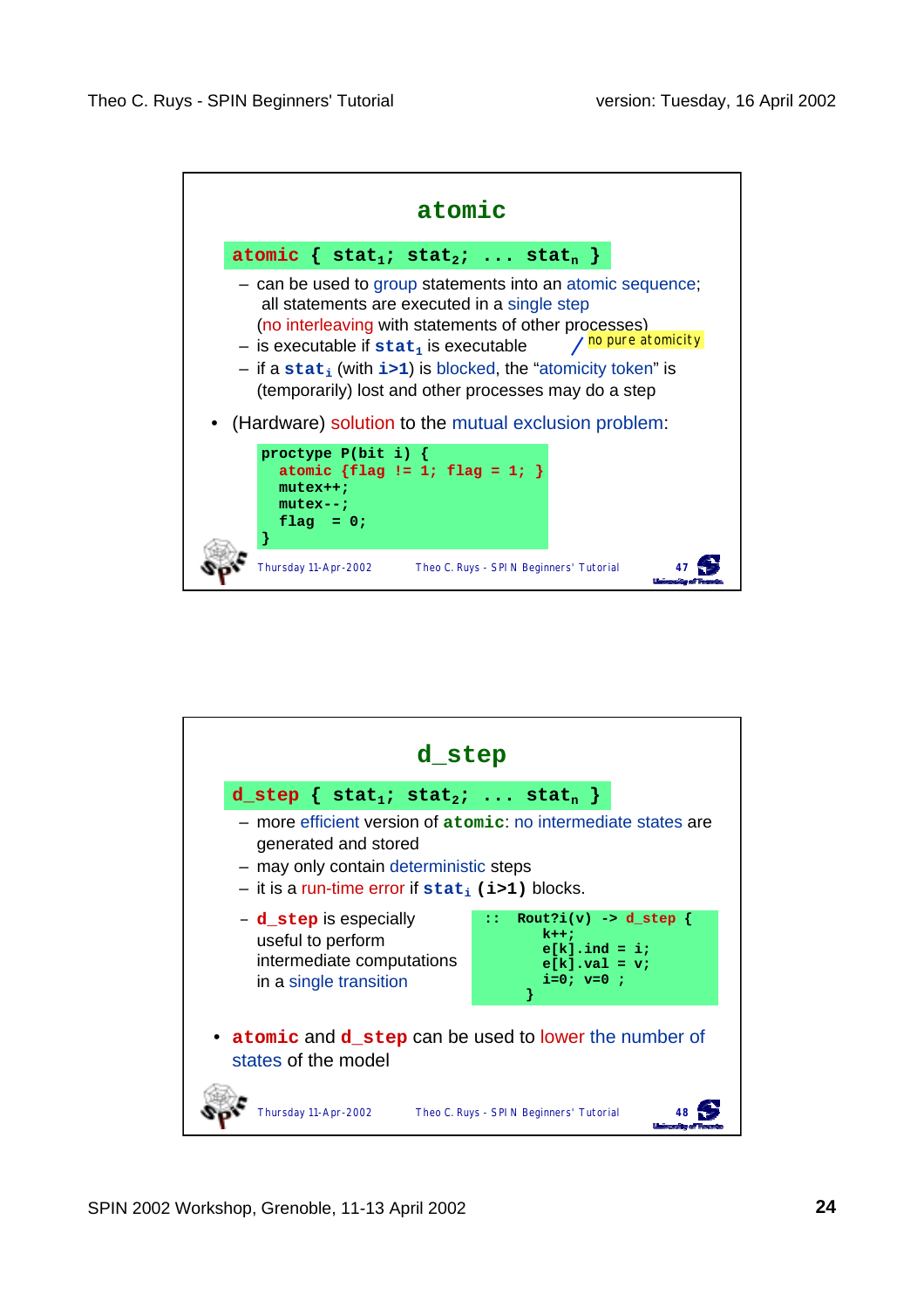

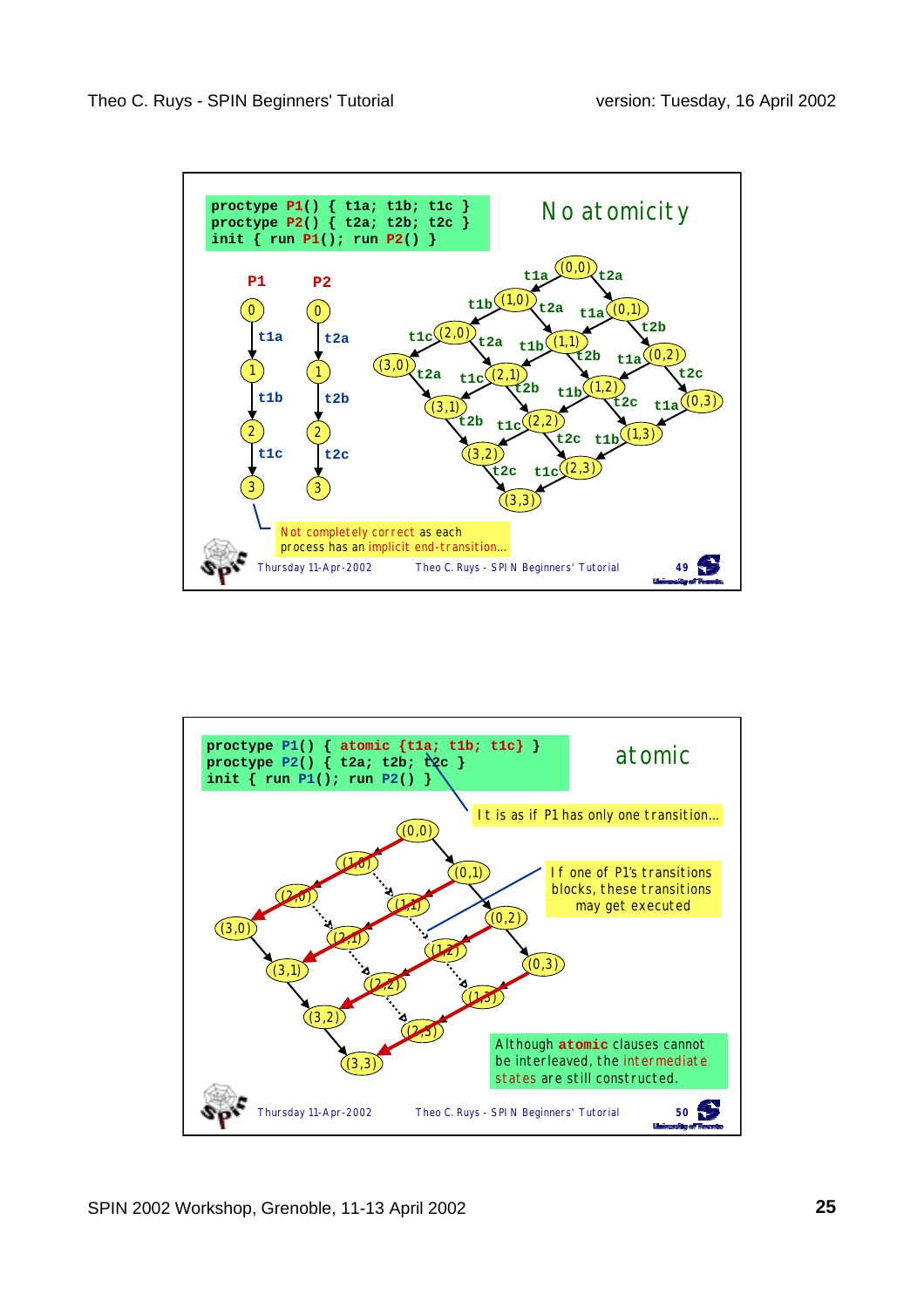

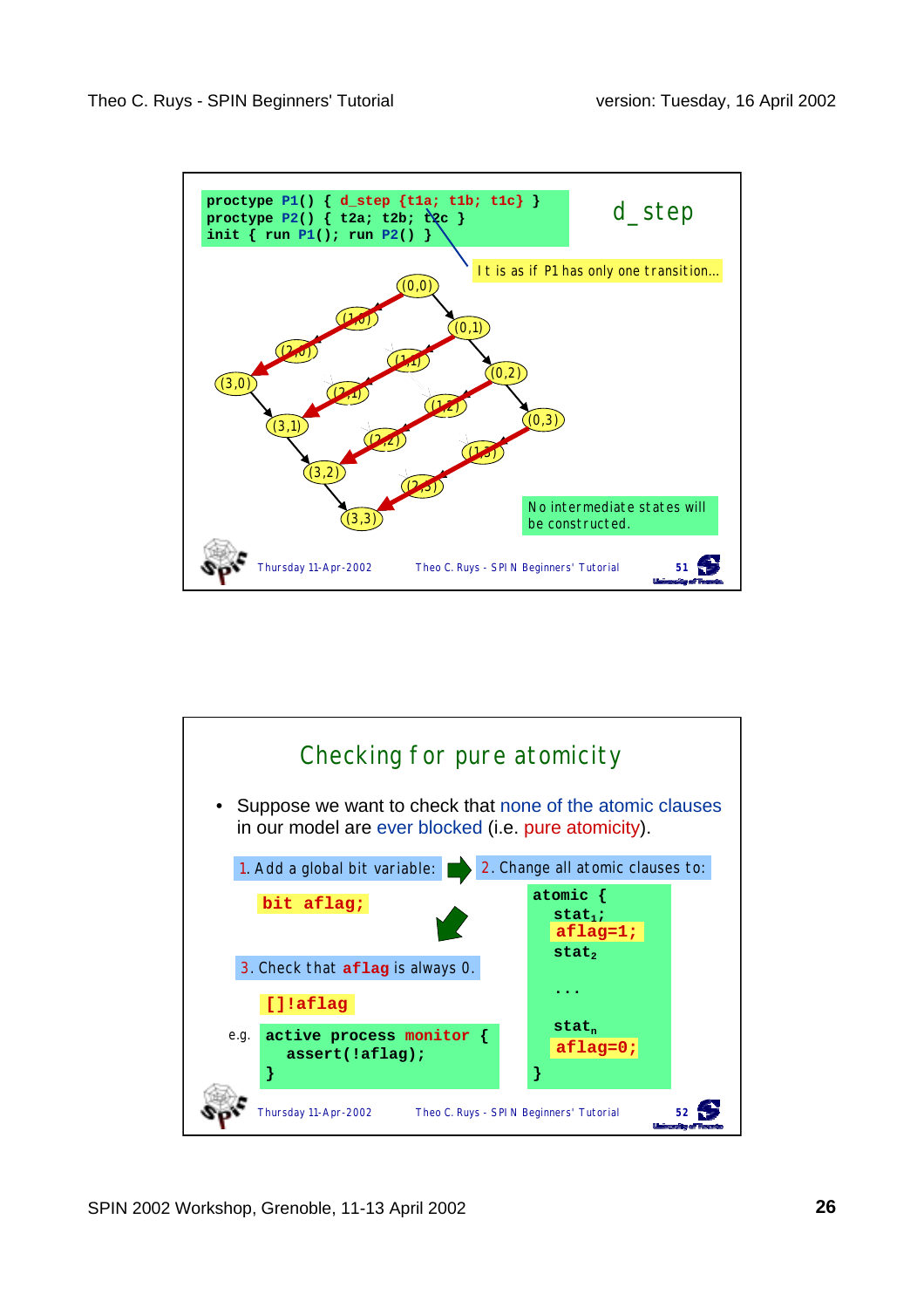

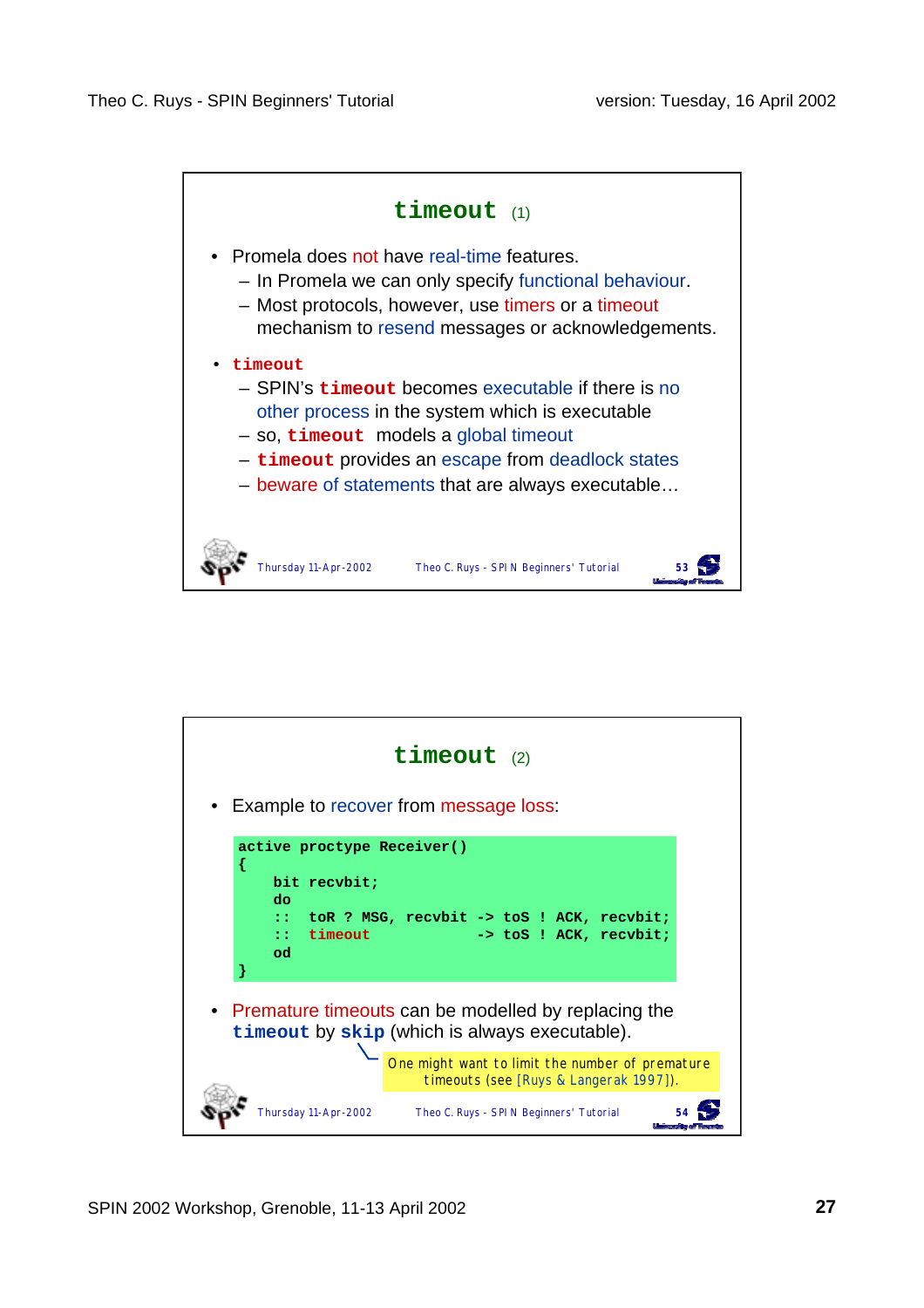

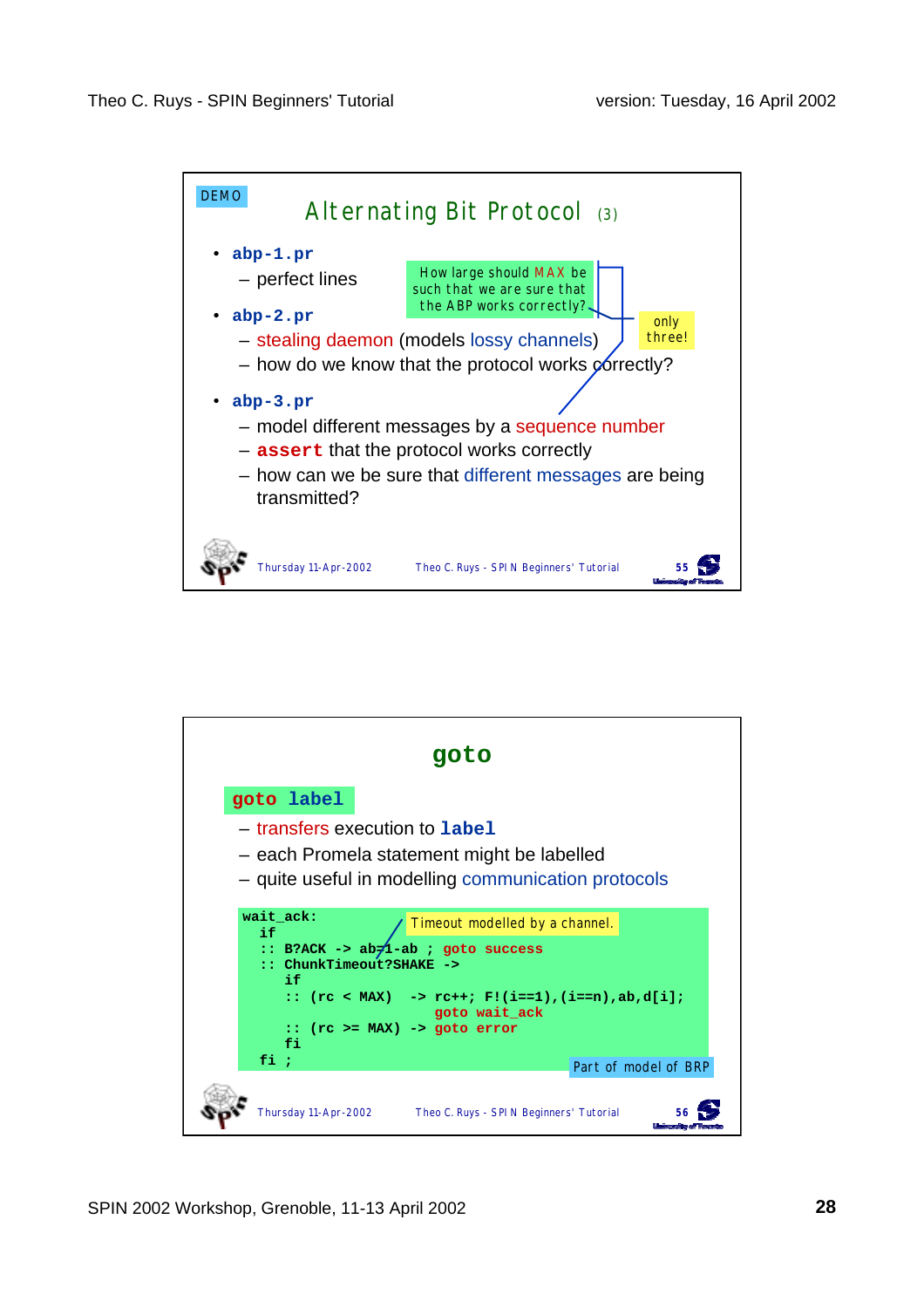

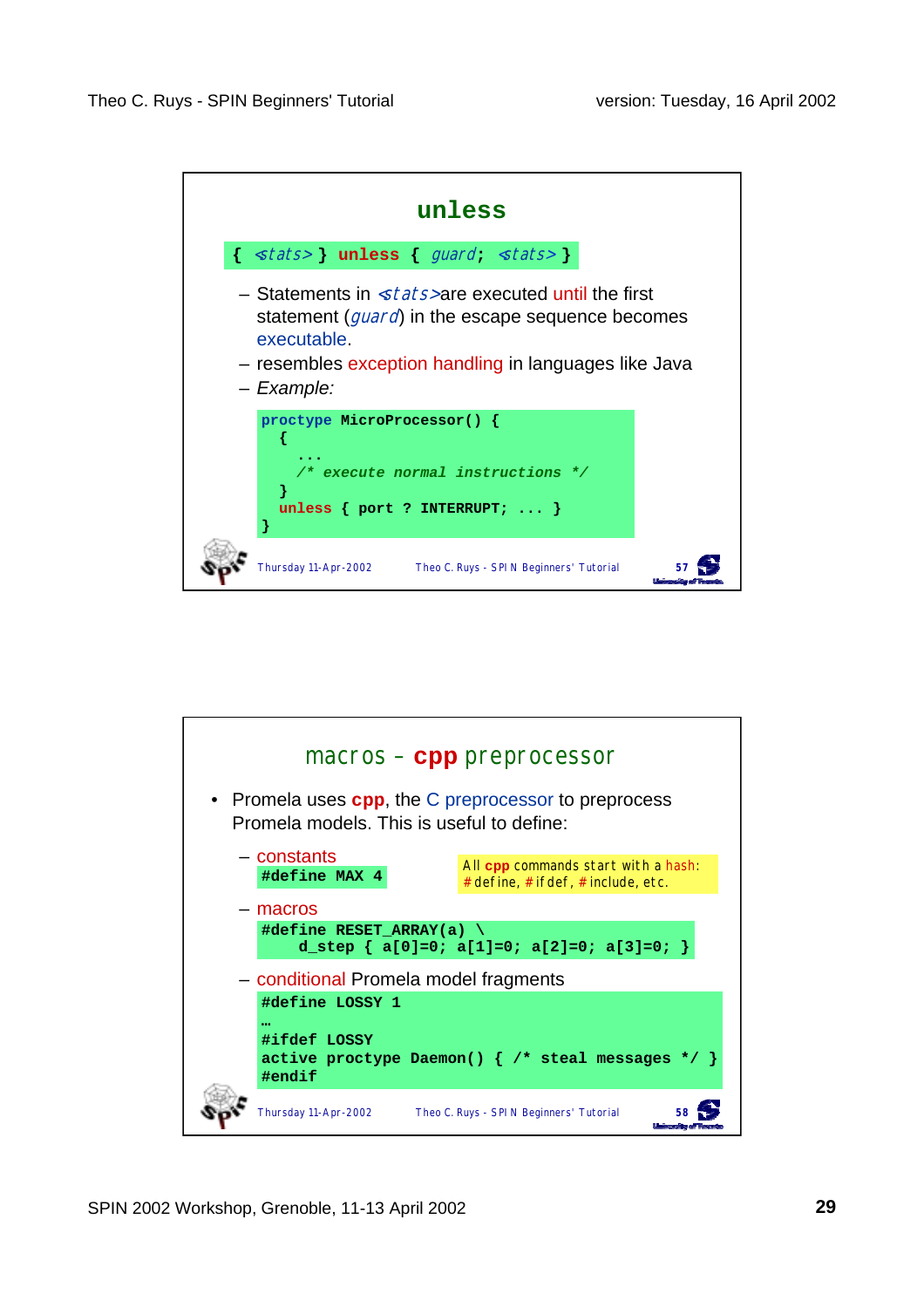

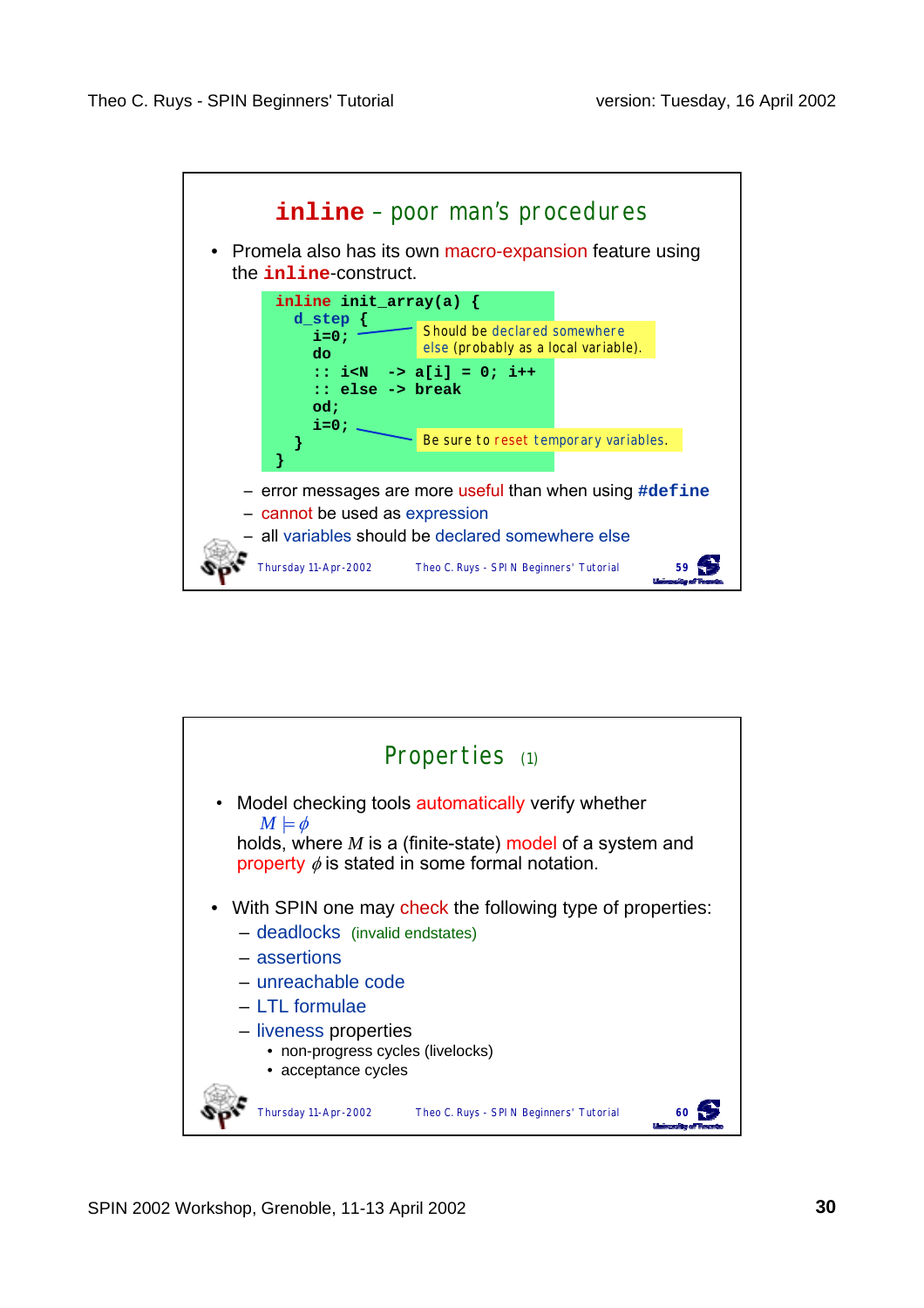

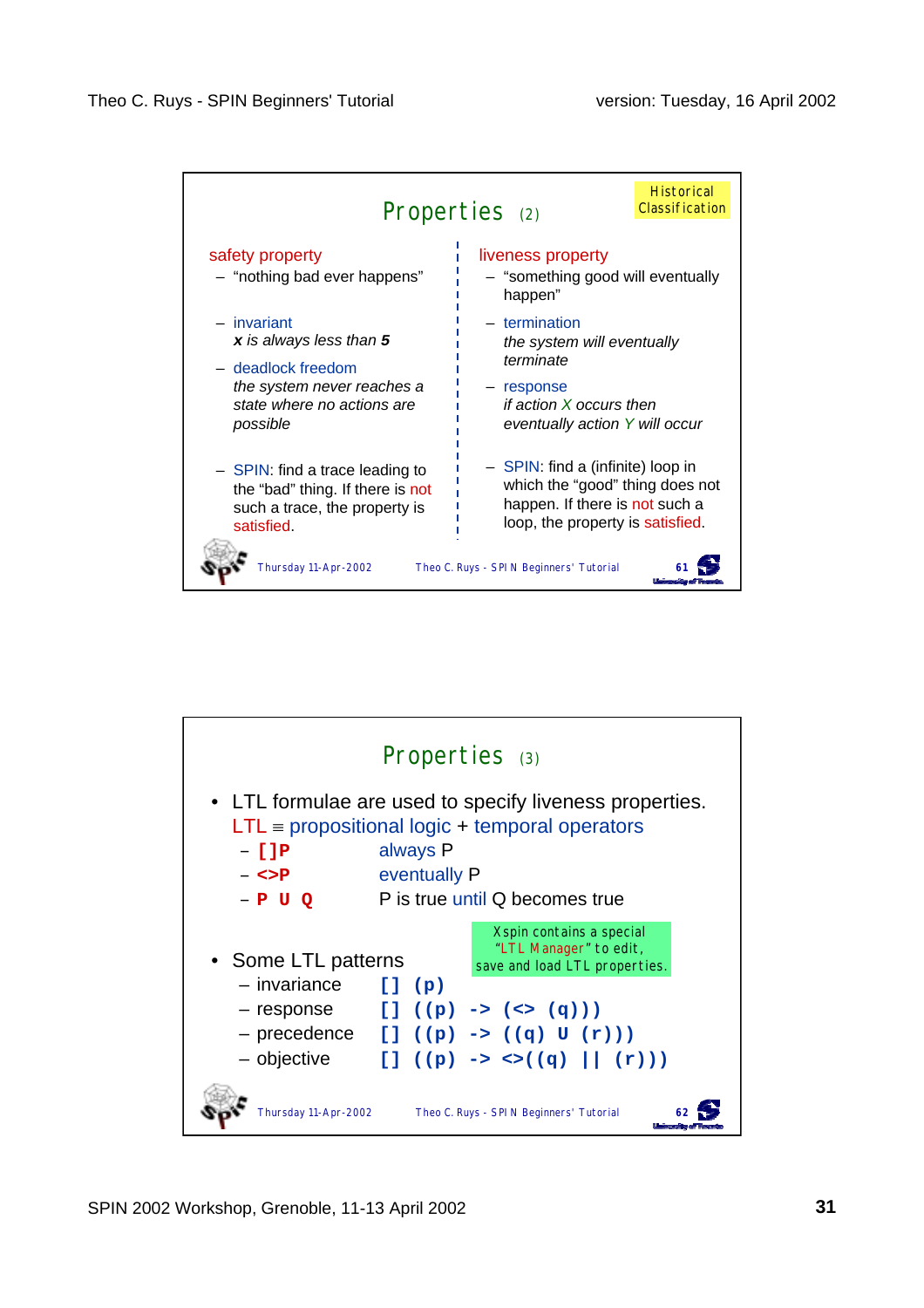

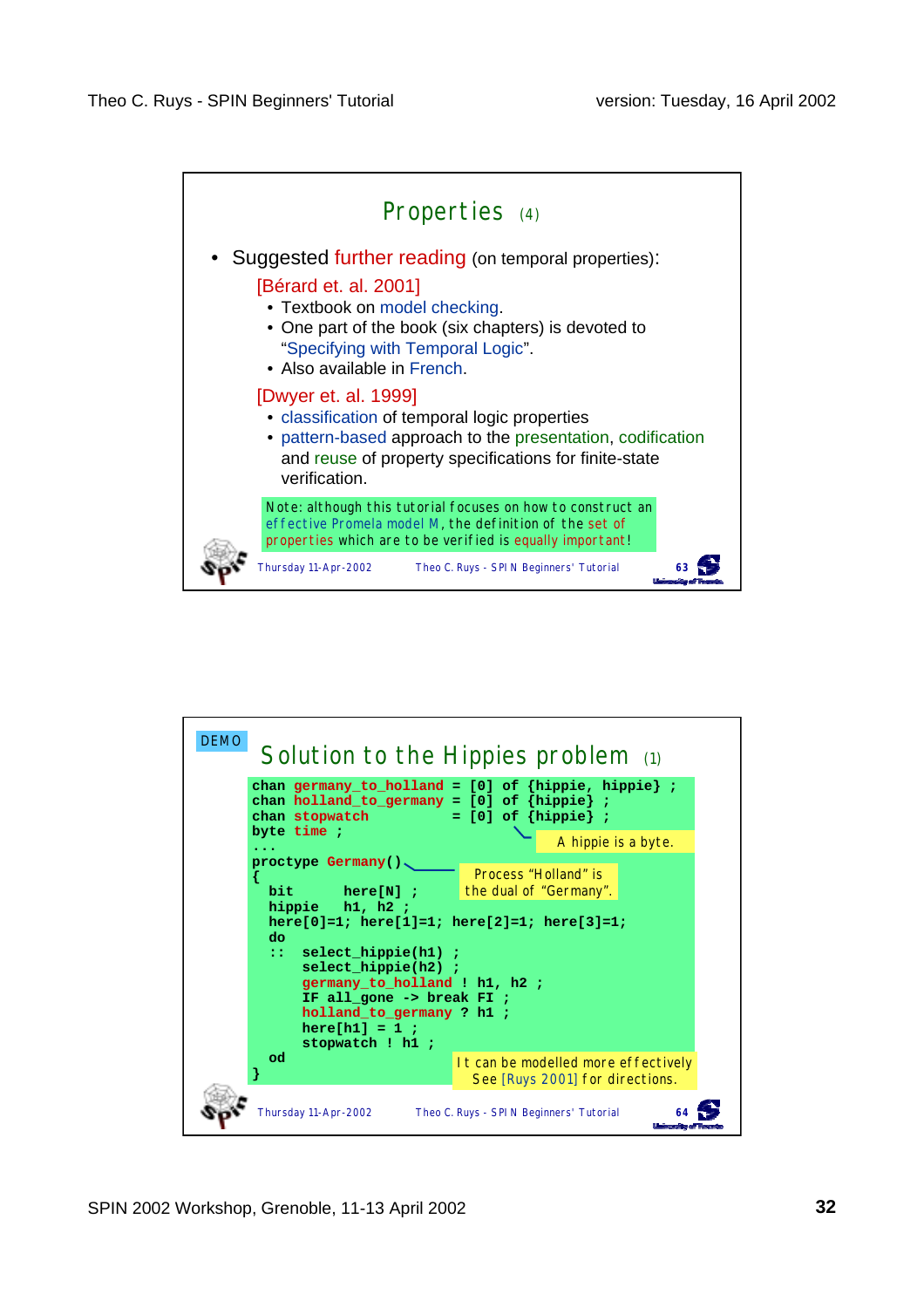

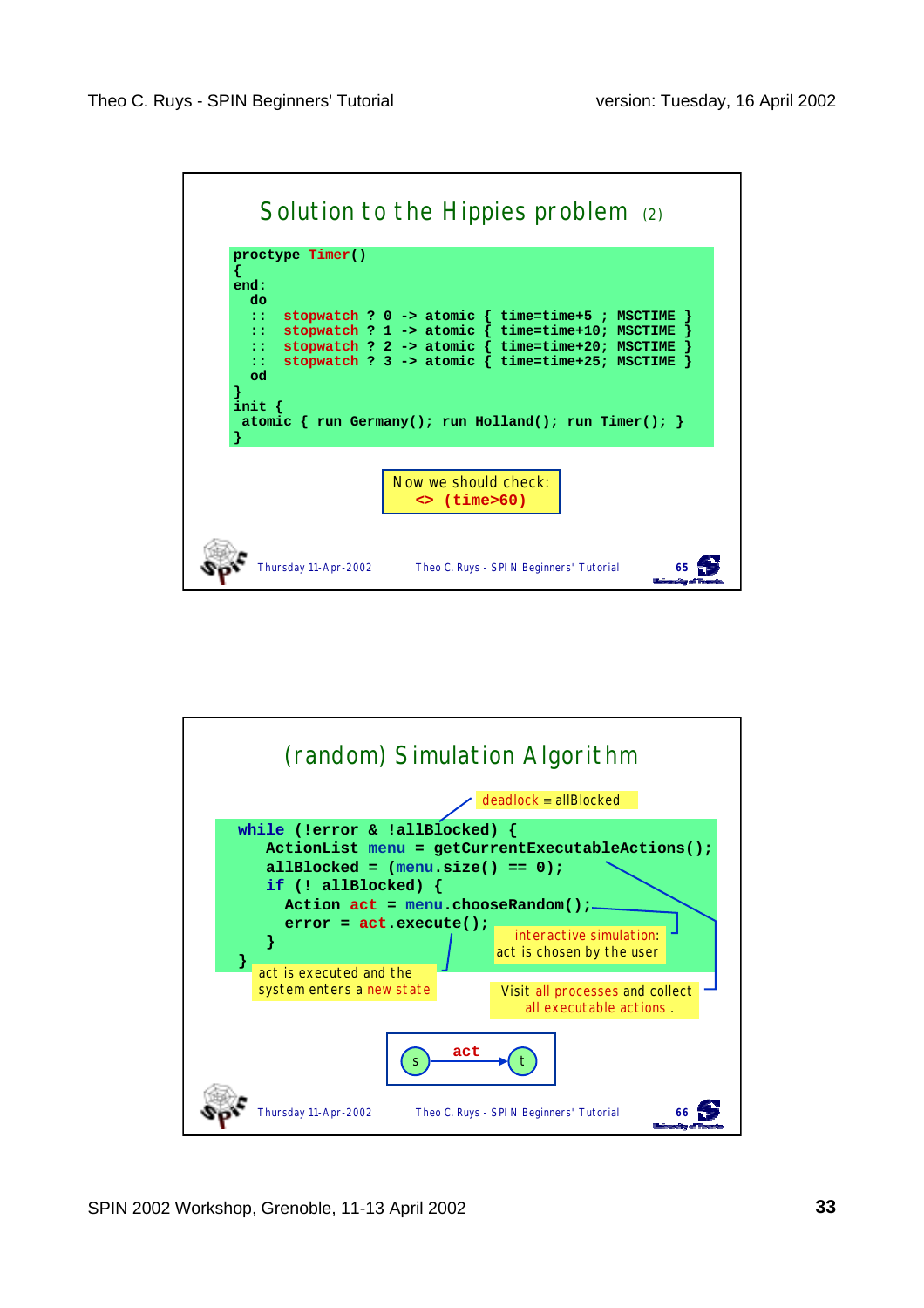

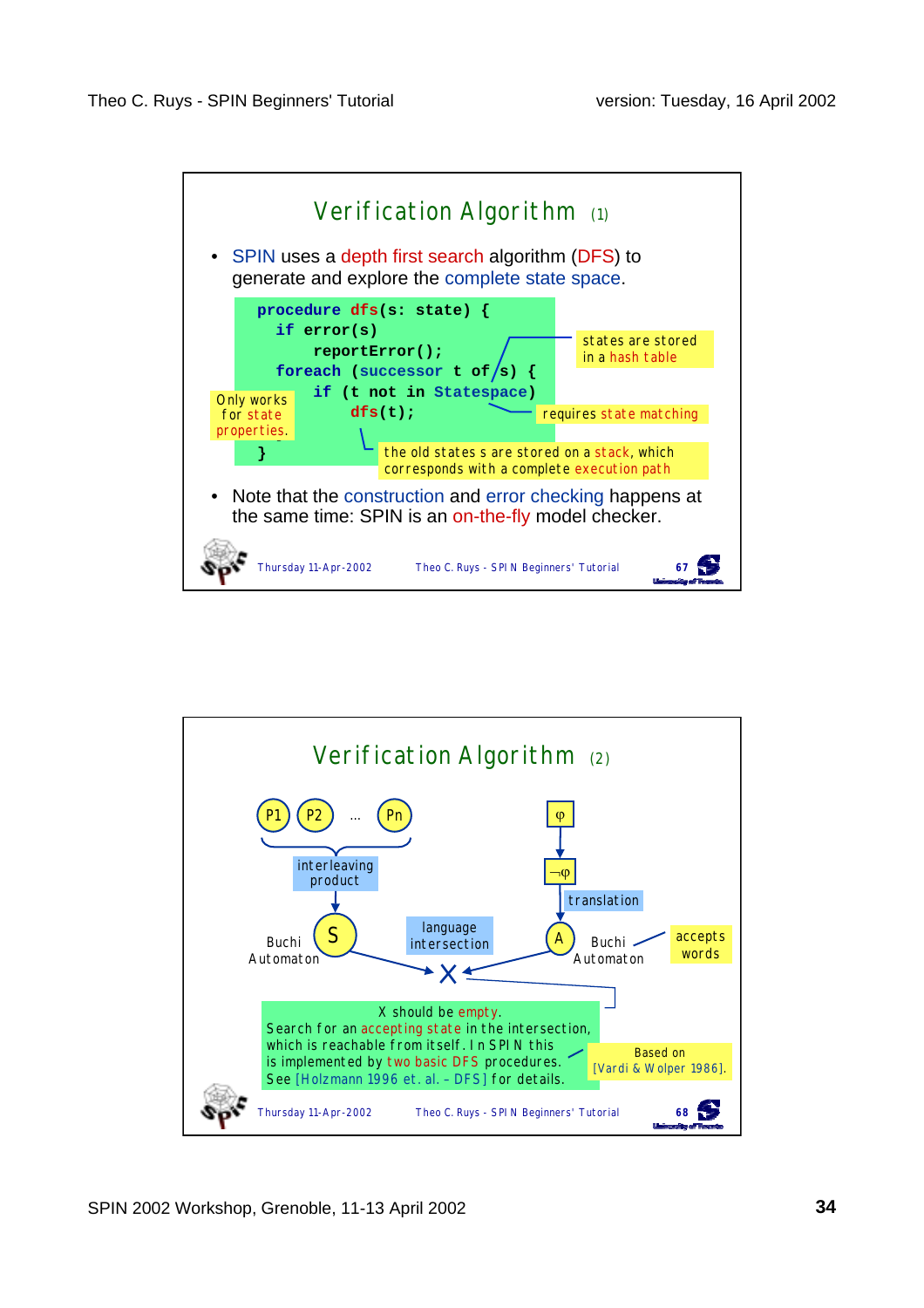

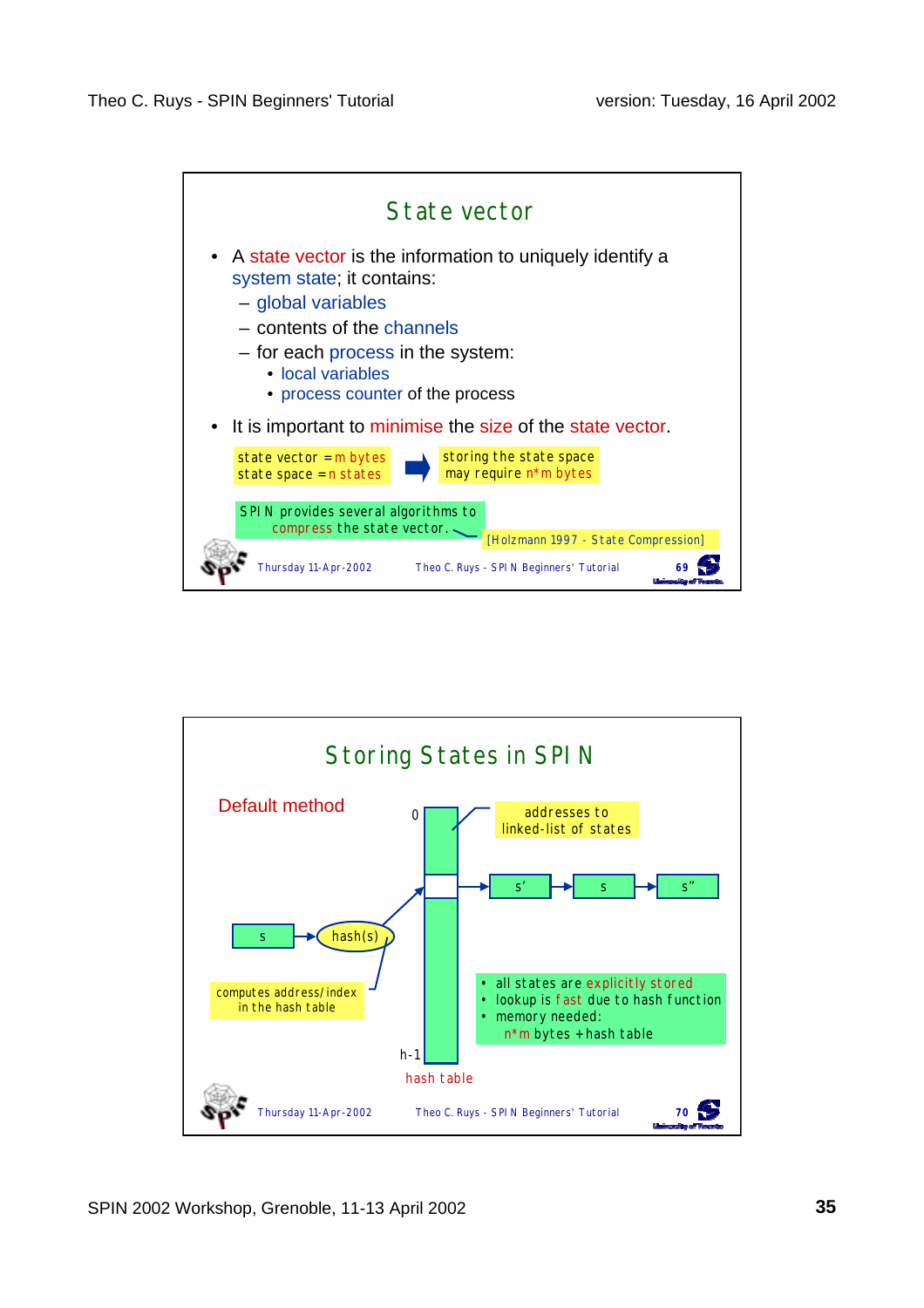

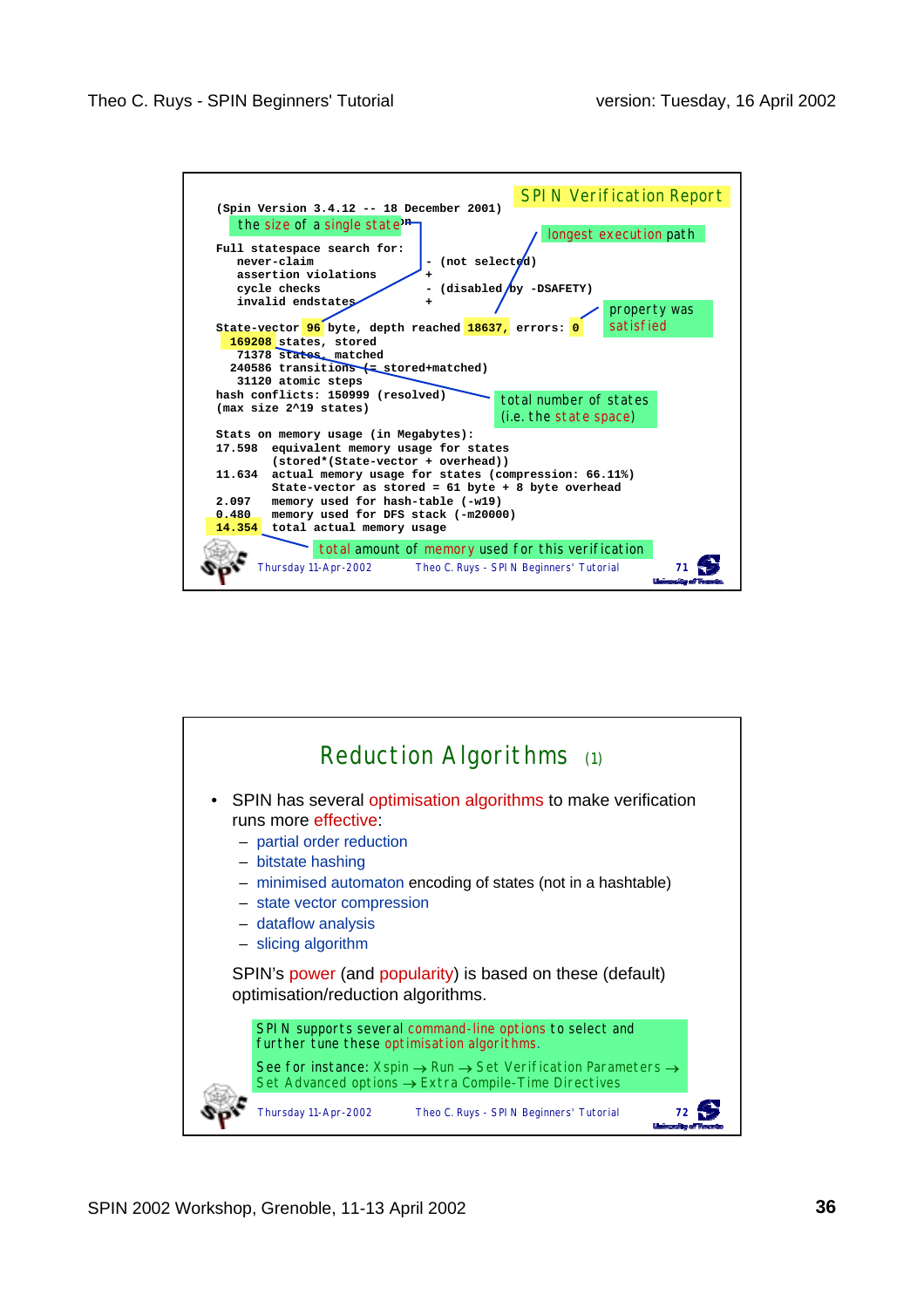

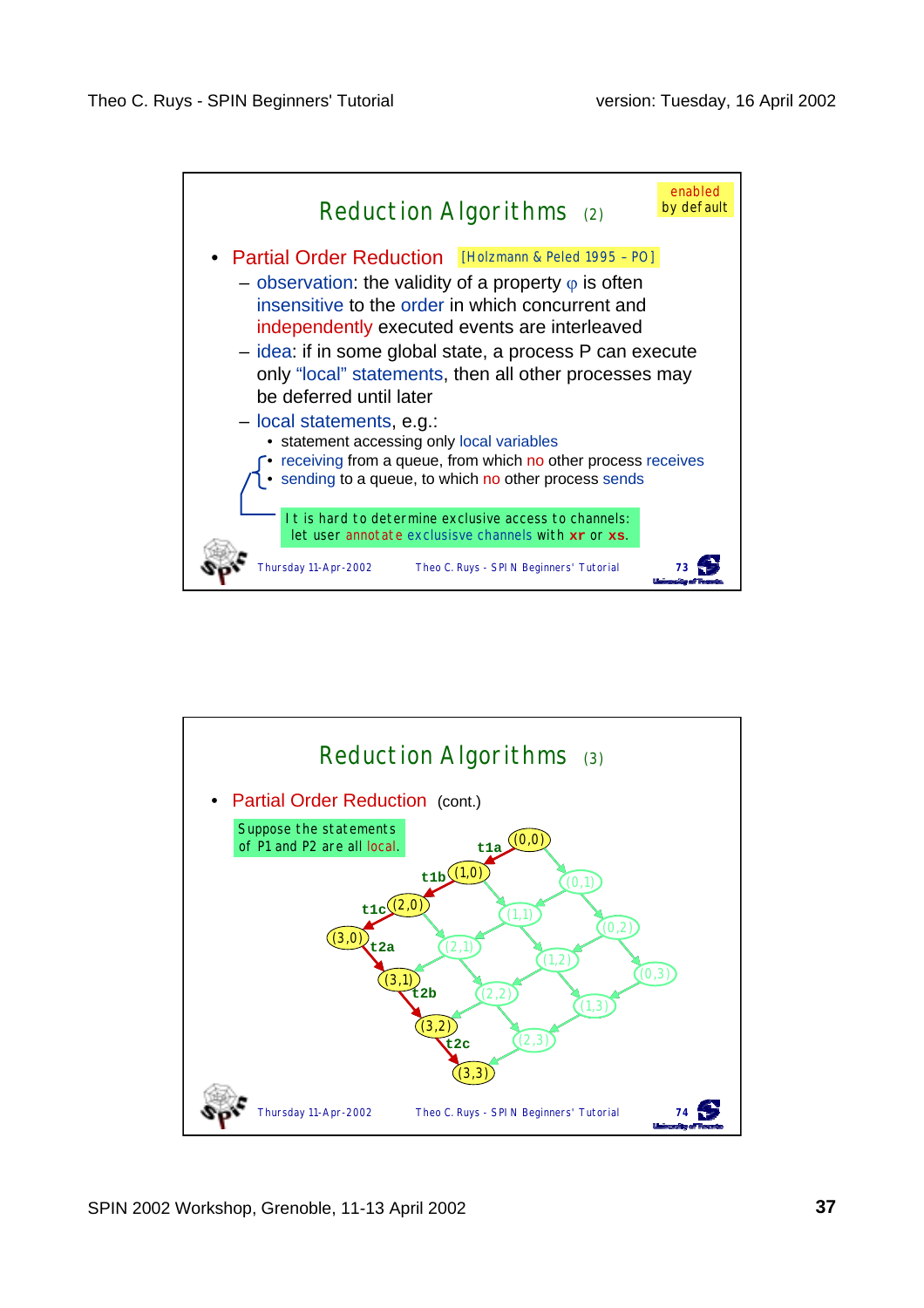

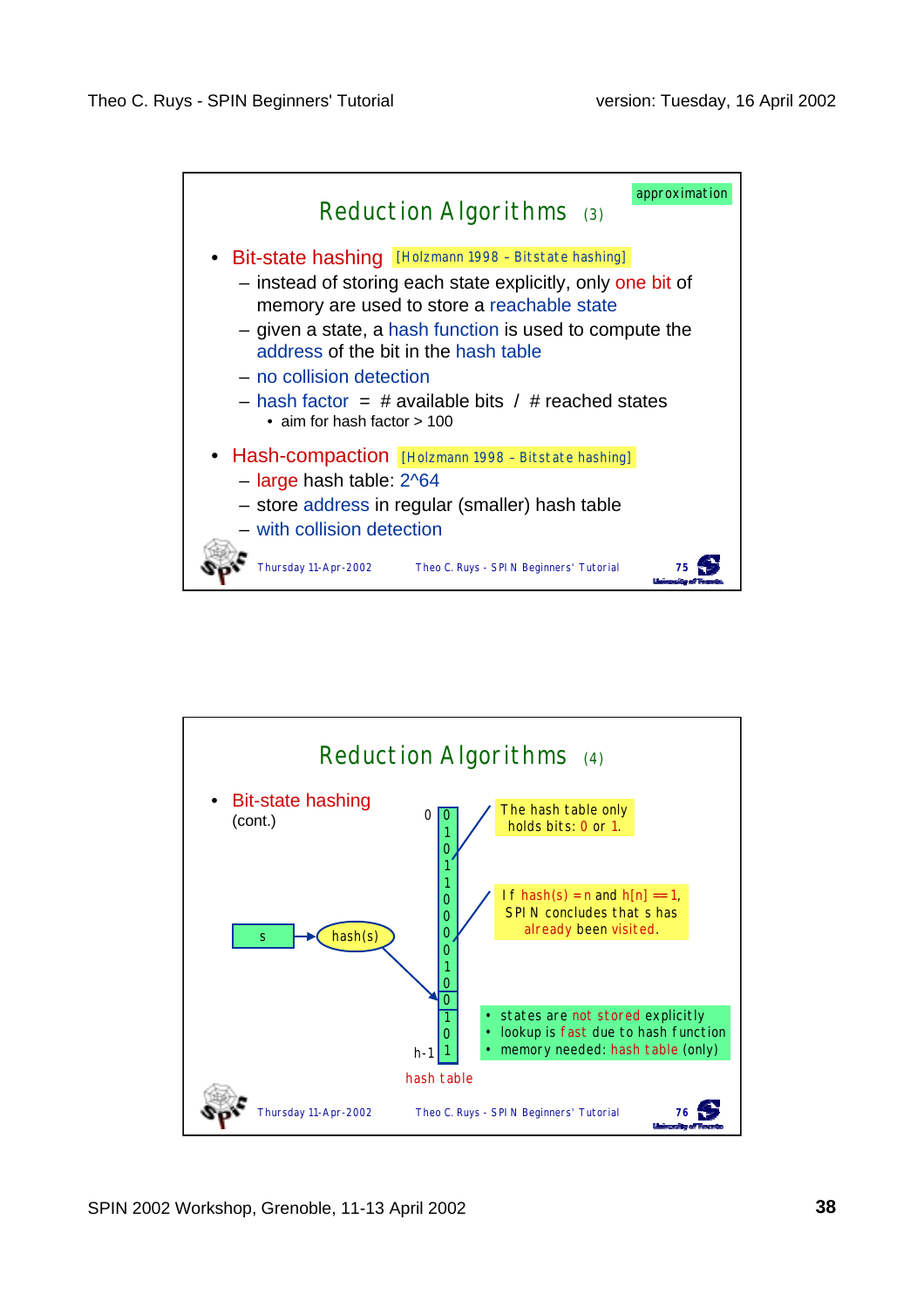

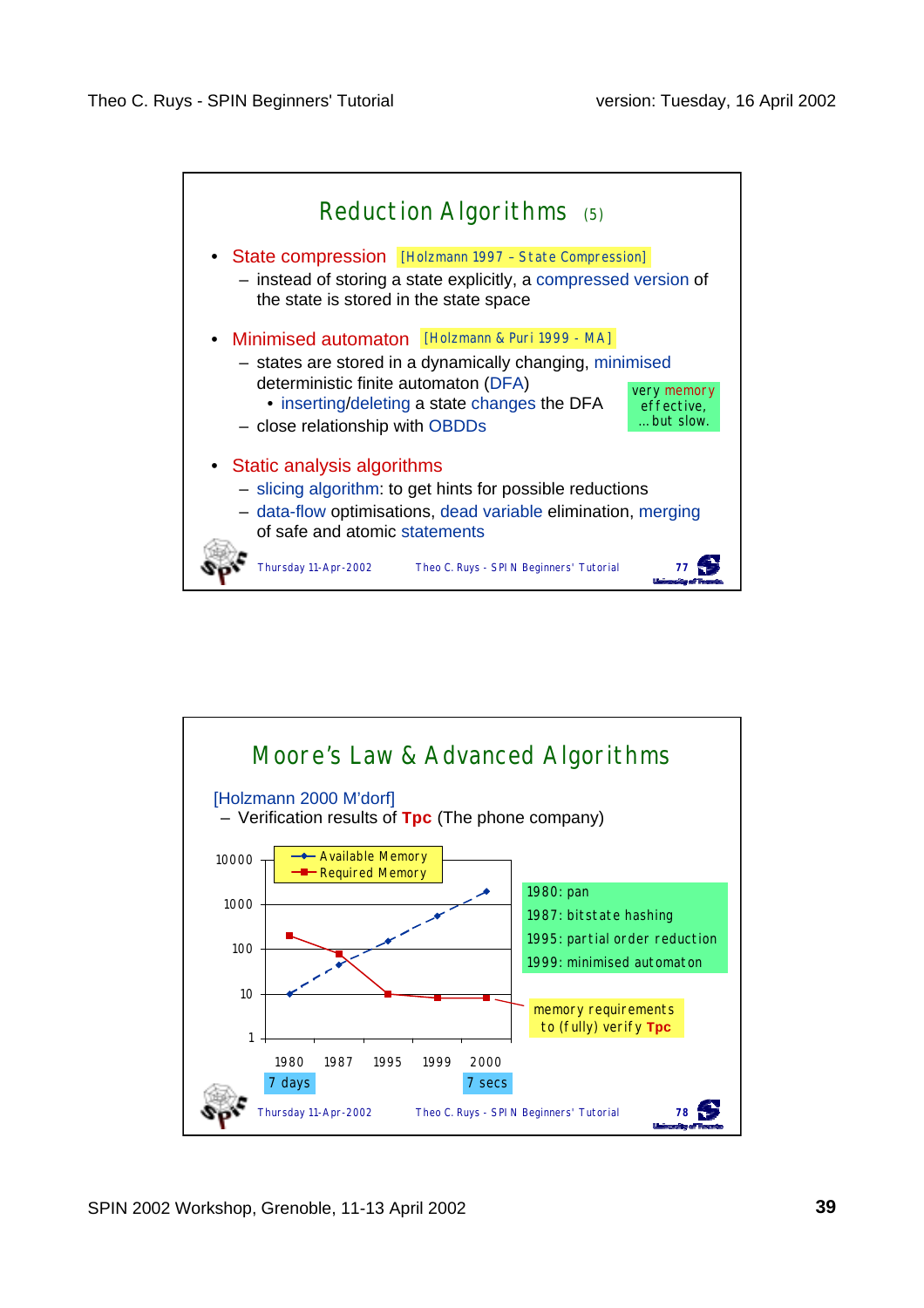

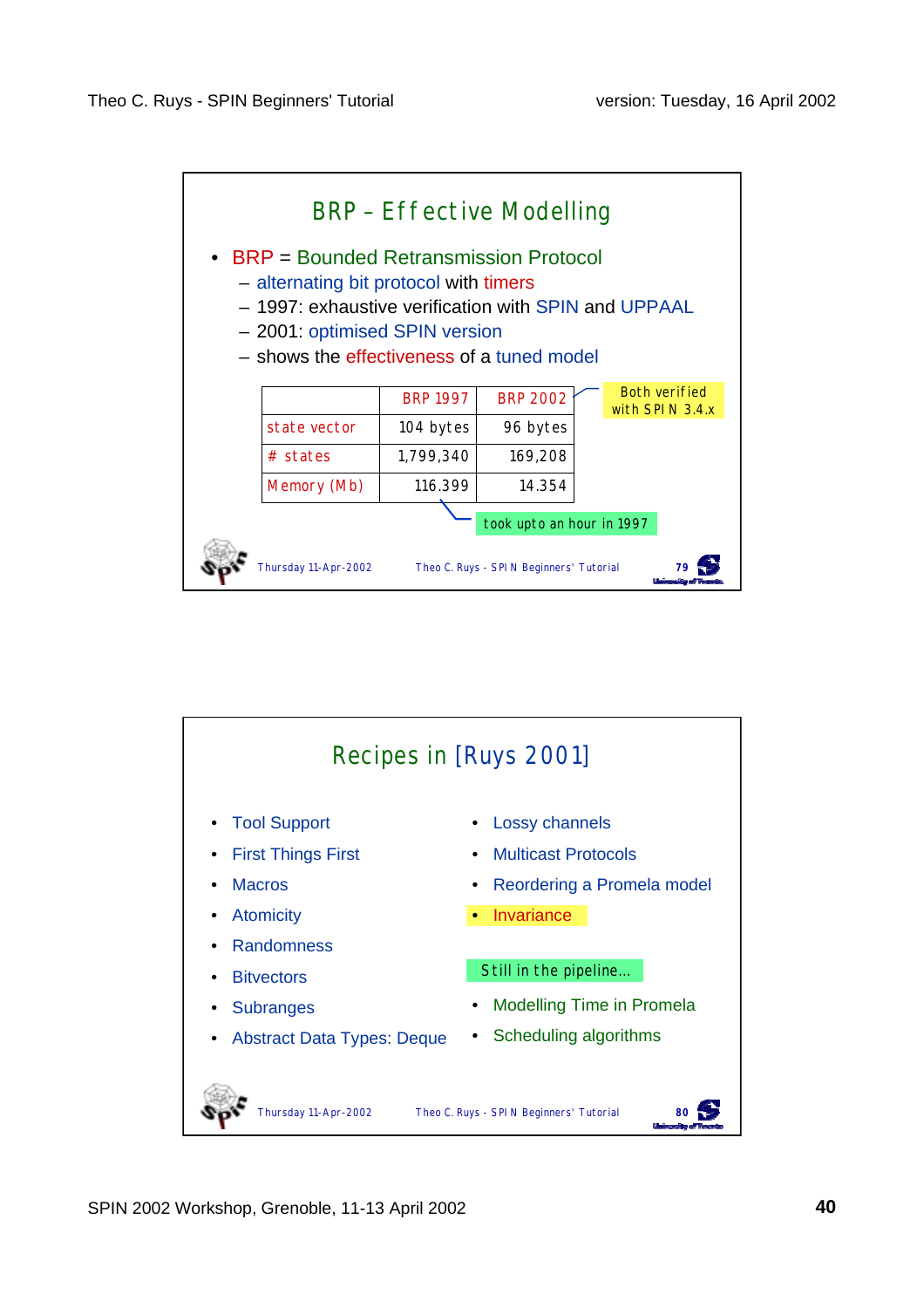

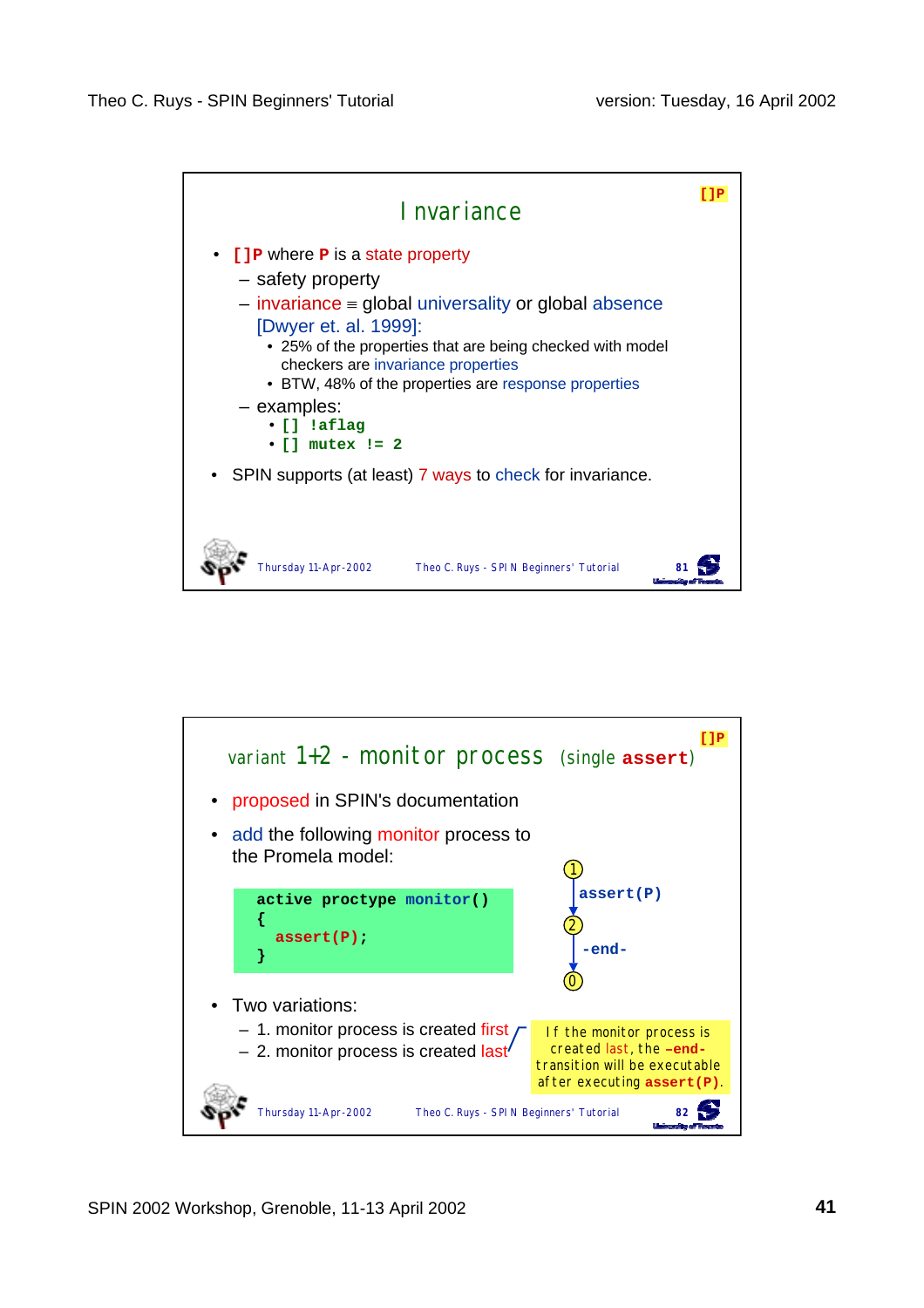

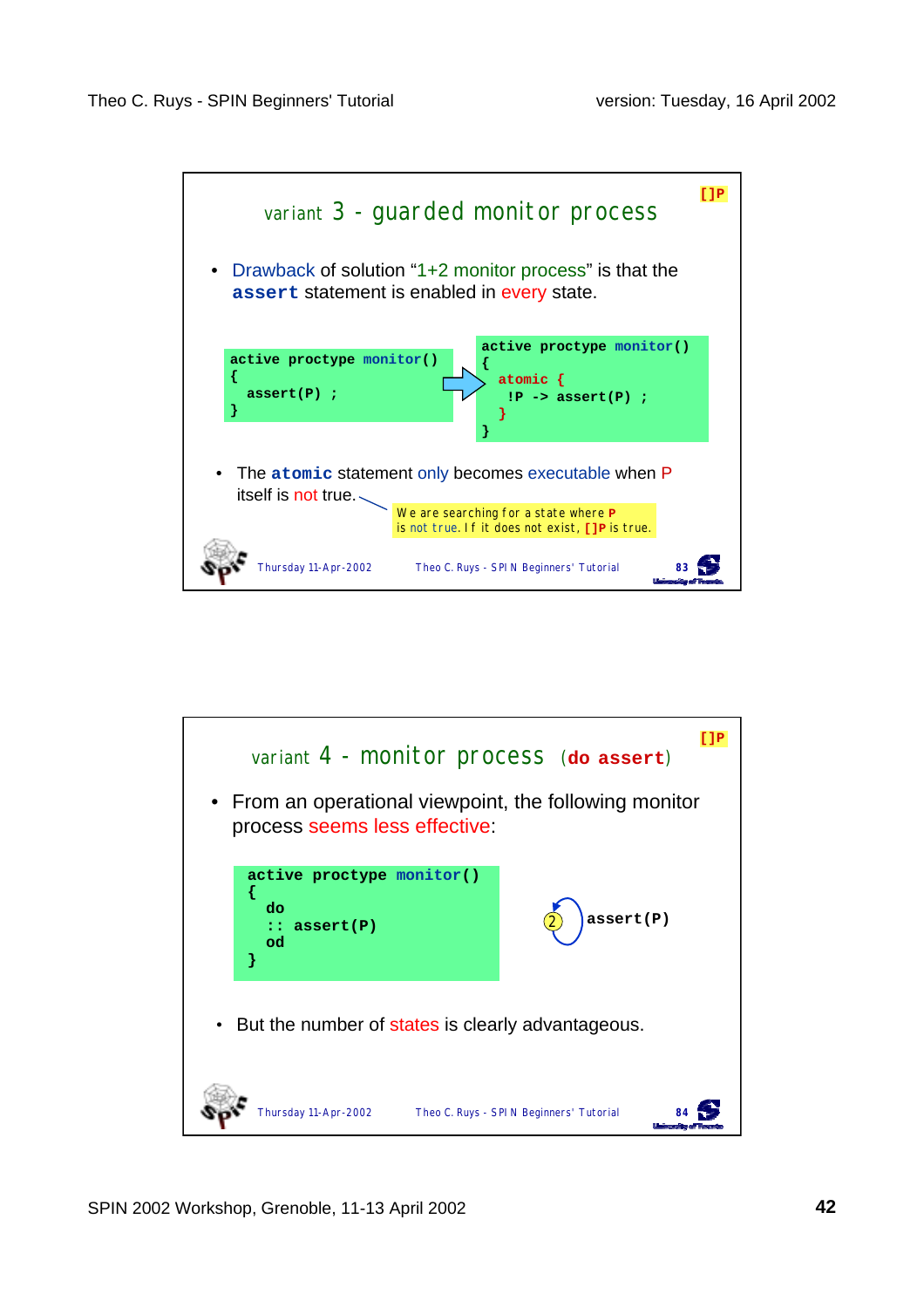

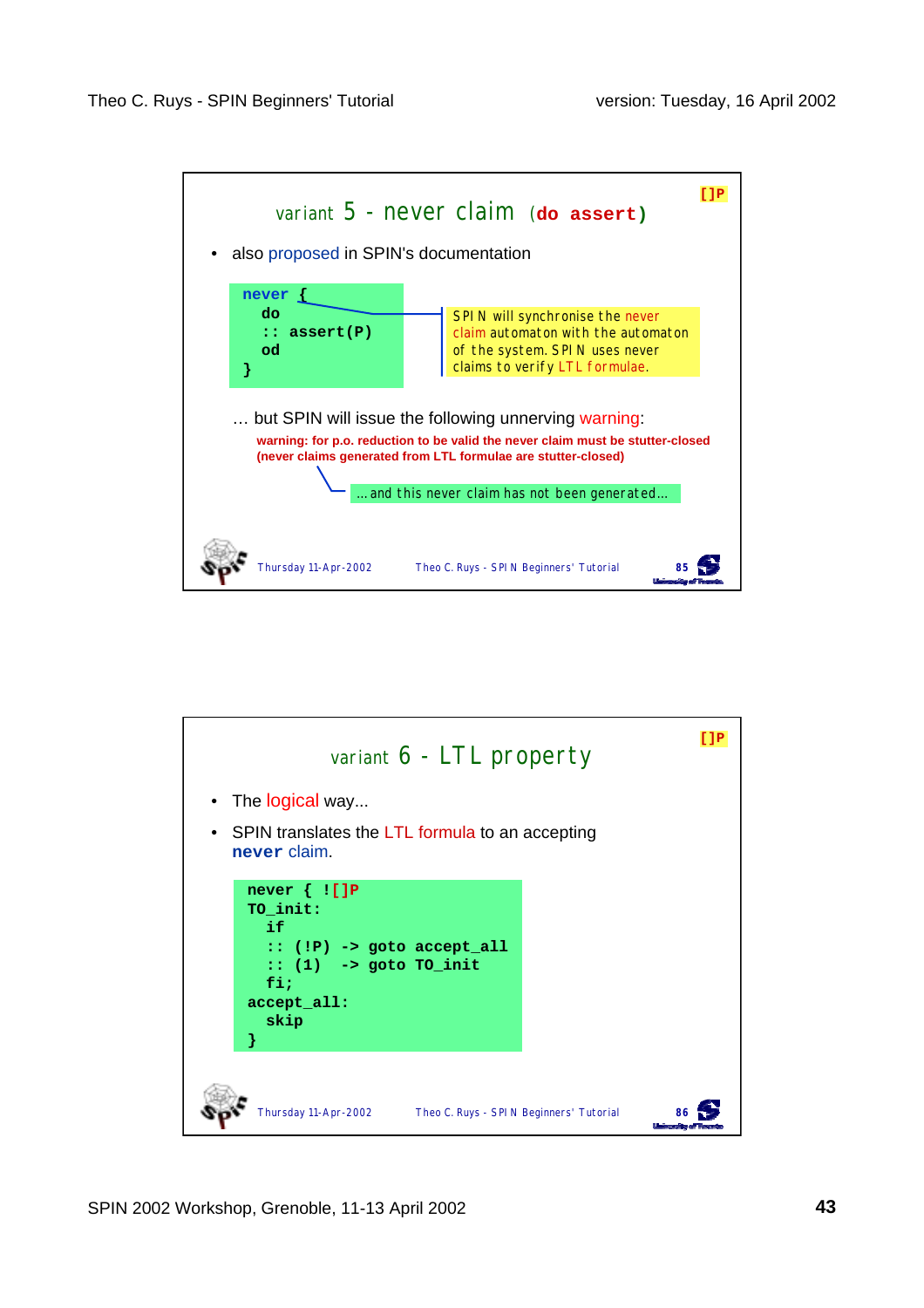

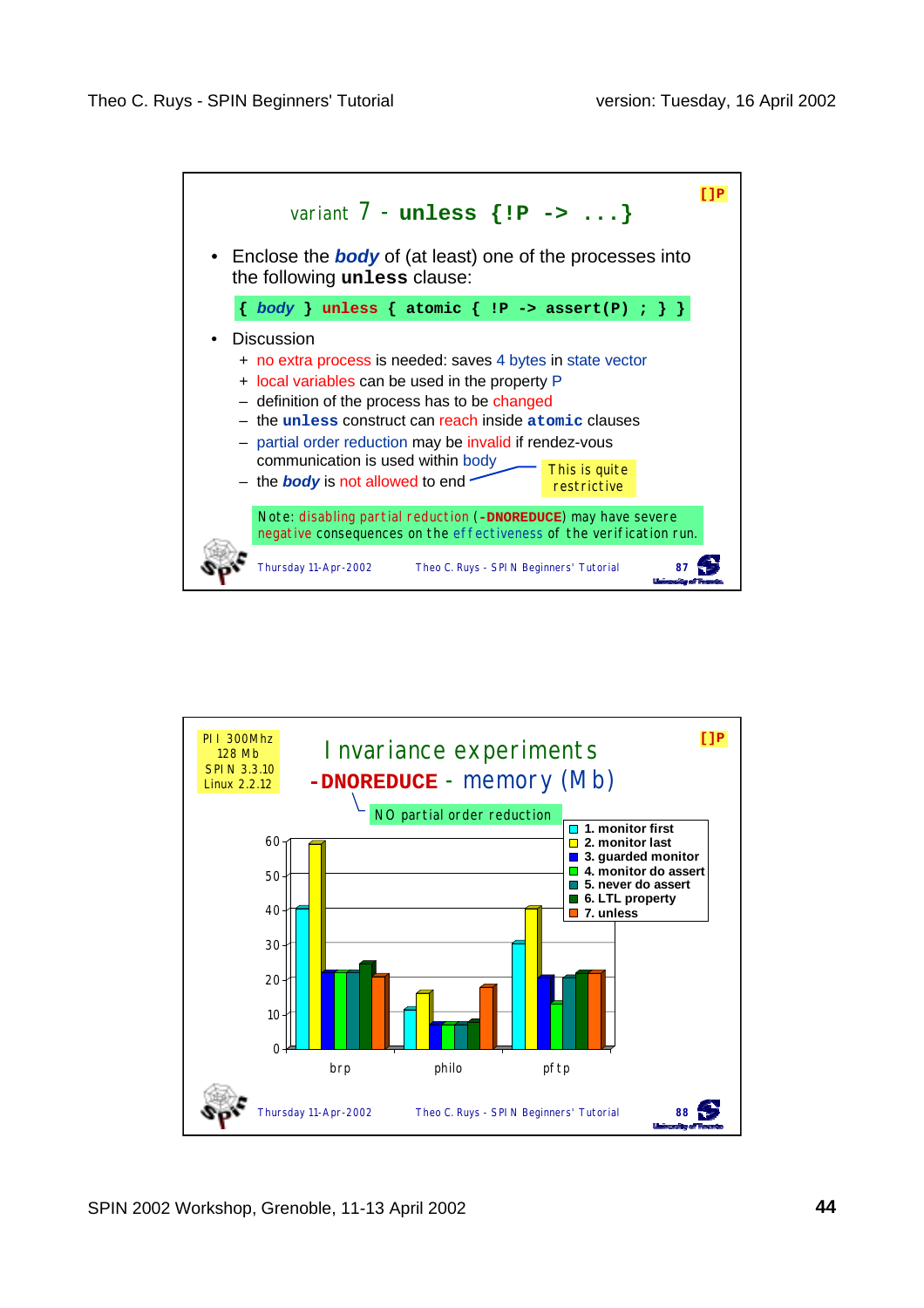

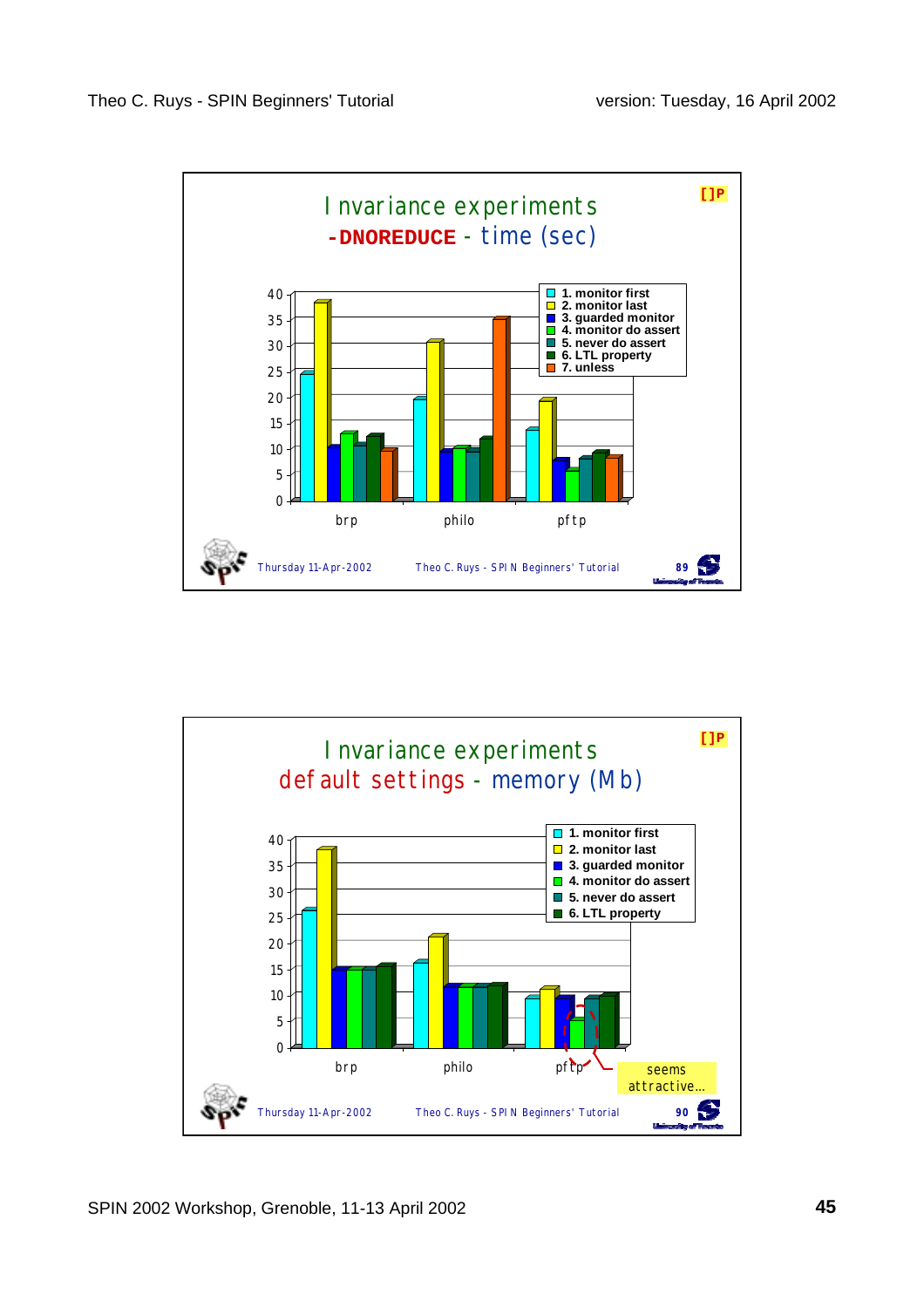

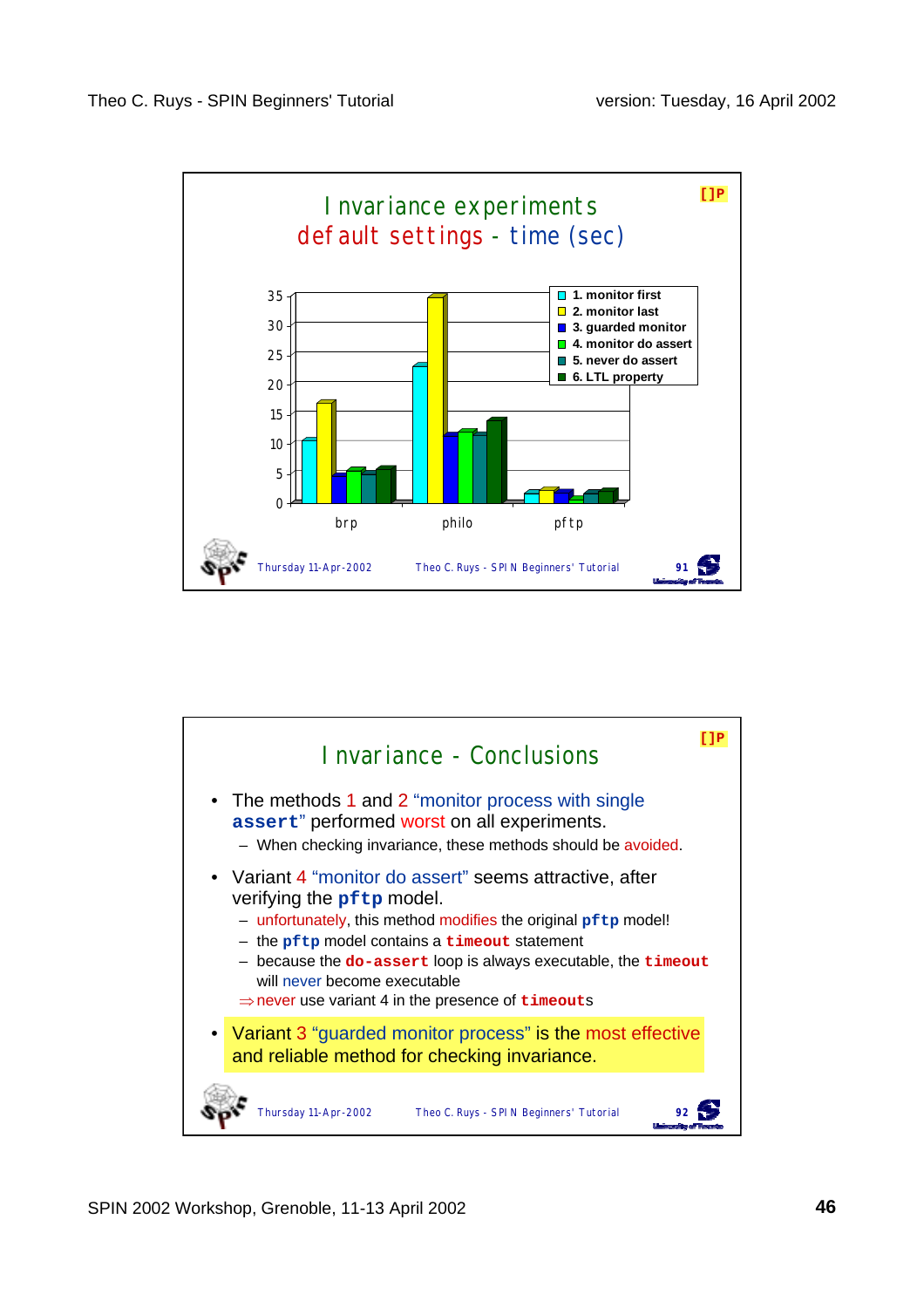

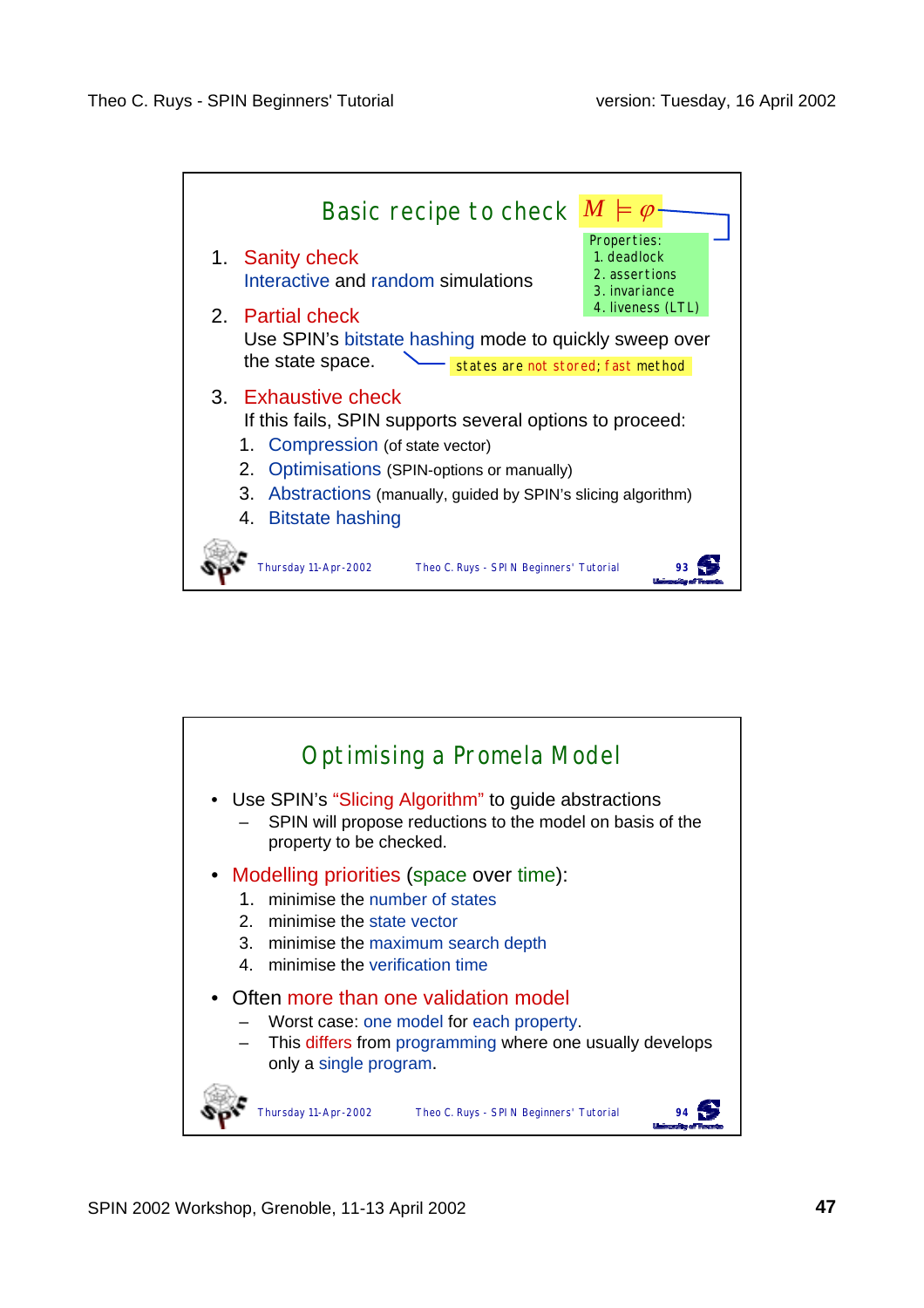

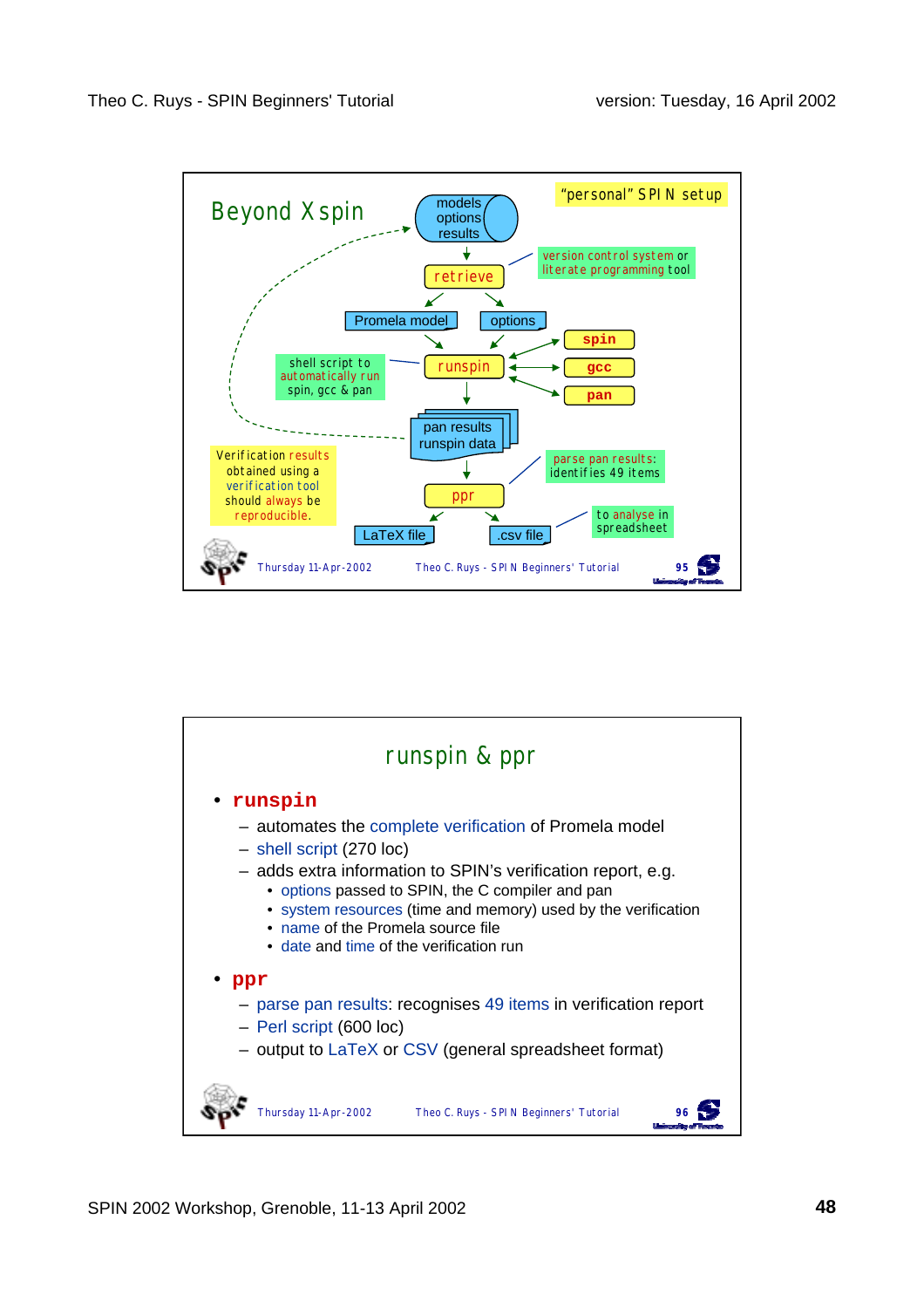